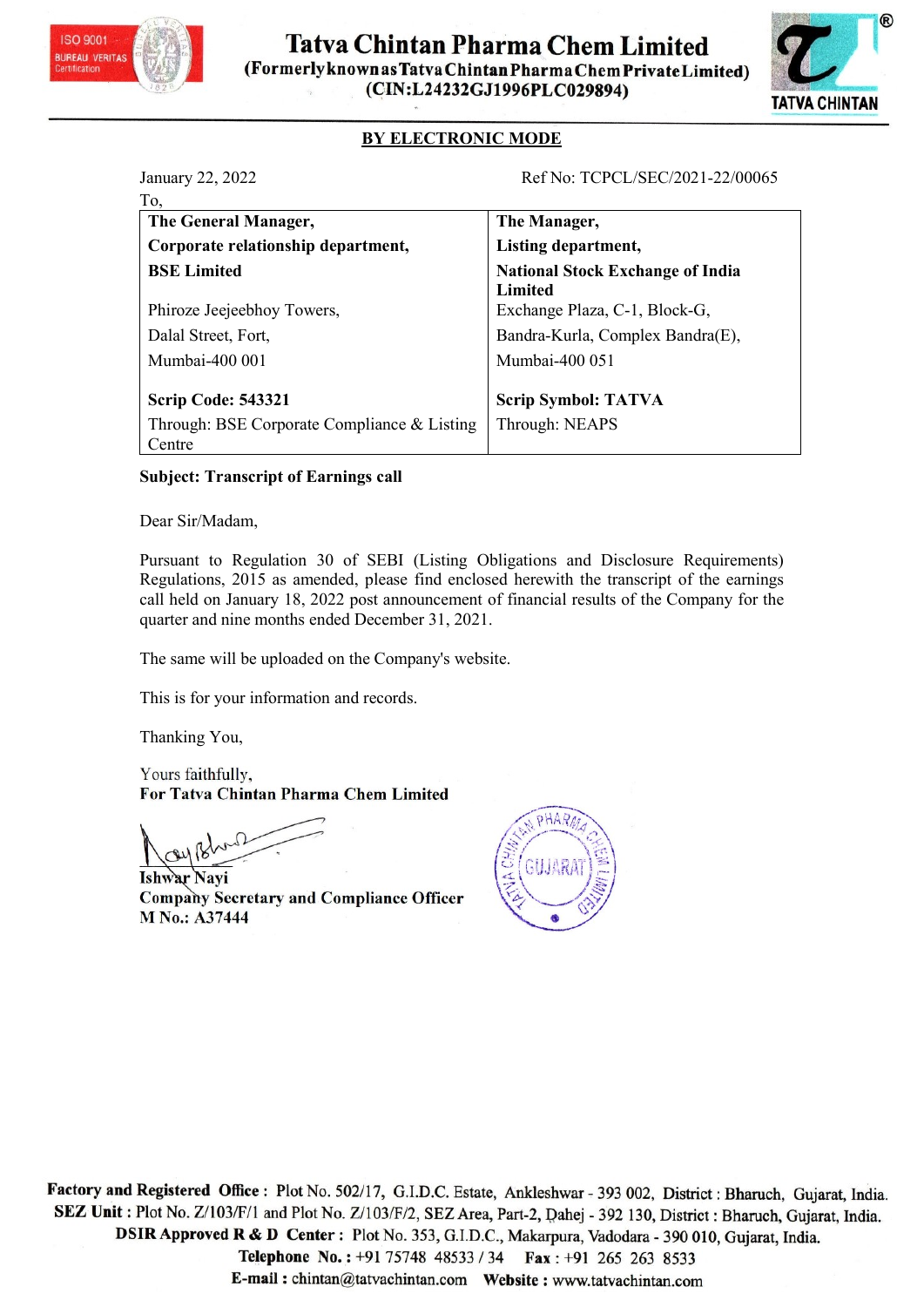

# "Tatva Chintan Pharma Chem Limited Q3 FY2022 Earnings Conference Call"

January 18, 2022



# ANALYST: MR. ARCHIT JOSHI – DOLAT CAPITAL PRIVATE LIMITED

MANAGEMENT: MR. CHINTAN SHAH - MANAGING DIRECTOR – TATVA CHINTAN PHARMA CHEM LIMITED MR. ASHOK BOTHRA – CHIEF FINANCIAL OFFICER – TATVA CHINTAN PHARMA CHEM LIMITED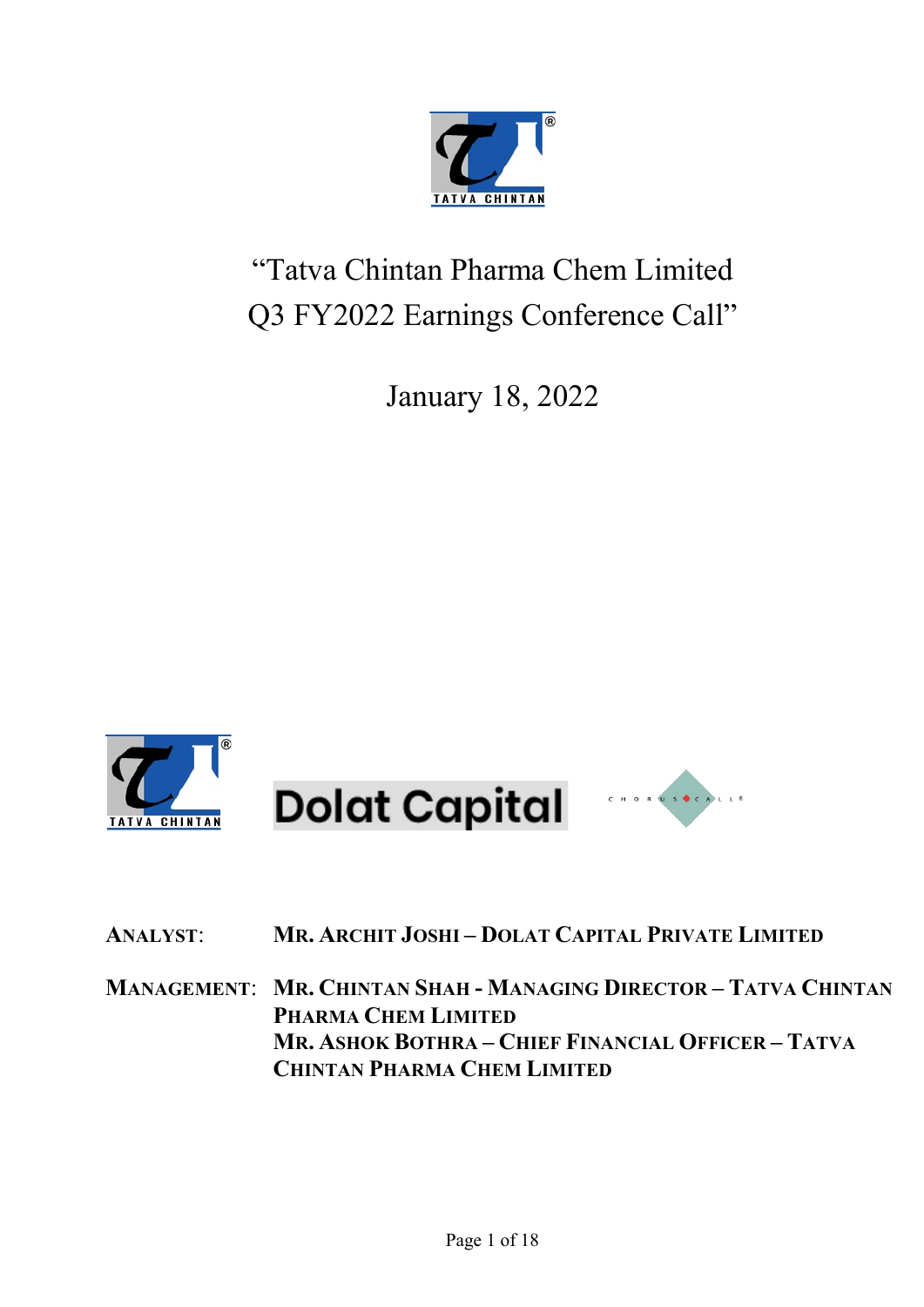

- Moderator: Ladies and gentlemen good day and welcome to the Tatva Chintan Q3 FY2022 Earnings Conference Call hosted by Dolat Capital. As a reminder, all participant lines will be in the listen-only mode and there will be an opportunity for you to ask questions after the presentation concludes. Should you need assistance during the conference call, please signal an operator by pressing "\*" then "0" on your touchtone phone. Please note that this conference is being recorded. I now hand the conference over to Mr. Archit Joshi from Dolat Capital. Thank you and over to you!
- Archit Joshi: Thank you Steven. Good evening, everyone. On the behalf of Dolat Capital, I welcome all participants on the Q3 FY2022 earnings conference call of Tatva Chintan Pharma Chem Limited. We have with us today, Mr. Chintan Shah, Managing Director and Mr. Ashok Bothra, the Chief Financial Officer of Tatva Chintan Pharma Chem Limited. Without further taking much time, I would like to hand over the floor to Mr. Chintan Shah, Managing Director of Tatva Chintan Pharma Chem Limited for his opening remarks after which we can have the floor open for Q&A round. Over to you Sir! Thank you.
- Chintan Shah: Thank you. Good afternoon, everyone and wishing the very best for 2022 to all of you. We welcome you all to the earnings call of Tatva Chintan Pharma Chem Limited. I trust everyone is keeping safe and healthy. During the third quarter, in revenue terms we recorded 31% growth year-on-year basis. During nine months FY2022, we have exceeded the revenue of whole of last financial year FY2021 and recorded a growth of 74% on ninemonth basis. In terms of profitability on nine-month basis we have recorded a higher profit by 152%. Despite several challenges being faced by industries including higher freight costs and erratic raw material supply and cost I would like to highlight that this has been a good achievement. I would like to congratulate our team Tatva and am thankful to our stakeholders for this achievement.

 As I mentioned during my last quarter call due to erratic supply of semiconductor chips, it is having an impact on automobile productions globally and as major part of our SDA application is in auto emission control, we have seen a modest demand of SDAs in Q3. We expect the SDA demand to remain modest for Q4 as well since the availability of chips continues to be a challenge. The expected improved availability of chips is being forecasted from April or May which will bring back the stronger demands of SDA. Since most of our customers run their production on campaign basis you may at times see an oscillating demand of SDA like we saw during the Q2 FY2022. Therefore, company performance should be evaluated on yearly basis rather than on quarter-on-quarter basis.

We have seen a strong export growth as well. Exports have contributed nearly 80% of the revenue on ninemonth basis. With a continuing good forecast for exports, we are confident that Tatva's export revenue for FY2022 will exceed the full year total revenue of FY2021. During Q3 FY2022, the revenues from electrolyte salts for supercapacitors have seen a jump to 2.1% of total revenue. The overall demand for electrolyte salts is seen on the rise with applications of supercapacitors seeing commercialization. We are observing a slow but steady rise in demand for electrolyte salts.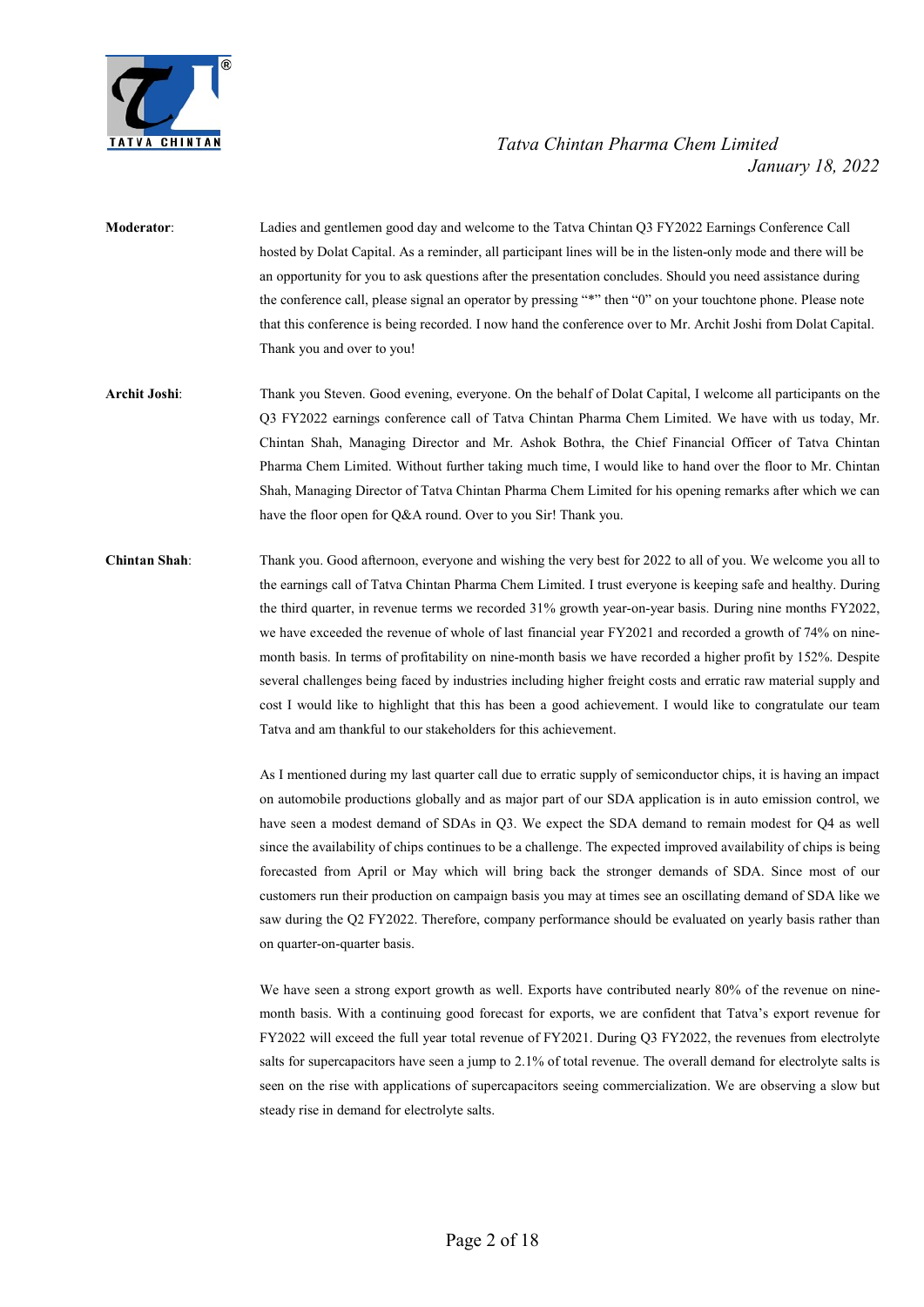

 During the quarter, we appointed Mr. Ashok Bothra as Chief Financial Officer and key managerial personnel of the company with effect from December 3, 2021. He is a Chartered Accountant with 24 years of experience across finance functions. We welcome him heartily.

 In anticipation of COVID-19 lockdowns and disruptions in supply chain from China due to Chinese New Year and upcoming Beijing Winter Olympics, we made conscious decision to stock up on inventory so as not to hamper our production and ensure smooth supply to our esteemed customers. We are thankful to our key customers who have quite quickly absorbed the increasing cost of freight and RM in certain cases which has ensured that we could operate with decent margins during the quarter. The capacity expansion of setting up additional facilities at our Dahej SEZ site and expanding our R&D capabilities at Baroda from the IPO proceeds is on schedule.

 During the quarter, we have received formal approval for our SDAs from two large customers; slow commercialization with these customers will begin in 2022. It has taken three years five years to get formal product approvals from these customers as you all are aware that this is quite an entry barrier area.

 On new product development front, we have successfully submitted commercial sample of a good potential agrochemical intermediate with very stringent quality requirements. We should see commercialization happening in next 12 to 18 months.

 On continuous flow chemistry we have concluded our R&D trials for the specialty solvent and designing of the pilot equipment is currently under final review. We expect to start the pilot run in coming months. Also, we have a good breakthrough in synthesizing a versatile catalyst which has successfully synthesized three different products on continuous flow chemistry. We are now optimizing the process parameters to conclude the R&D and enter the piloting stage.

 In terms of demand outlook, I would say that Indian specialty chemical industry is passing through the most exciting and most encouraging phase. There might be some speed breakers like chip shortages or temporary supplies and disruptions but on a broad basis we are highly optimistic about the growth potential.

 During the quarter, we have purchased a new industrial plot measuring about 5 lakh square feet in the Dahej industrial area. This will help us meet our growth three to four years down the line by which time we anticipate saturating our capacities at our existing plant locations. With this I conclude my remarks and now I would like to hand over the call to our CFO, Mr. Ashok Bothra to take us to the financials.

Ashok Bothra: Thank you Sir. Good afternoon, everyone. I would like to briefly touch upon the key financial performance for the ninth month ended December 2021 and quarter ended December 2021.

> During nine months FY2022, revenue from operation was 3,351 million versus 1,917 million that is a growth of 75% on year-on-year basis, EBITDA was 948 million versus 446 million in nine months FY2021 that is a growth of 113% on year-on-year basis. Net profit was 784 million versus 311 million in nine months FY2021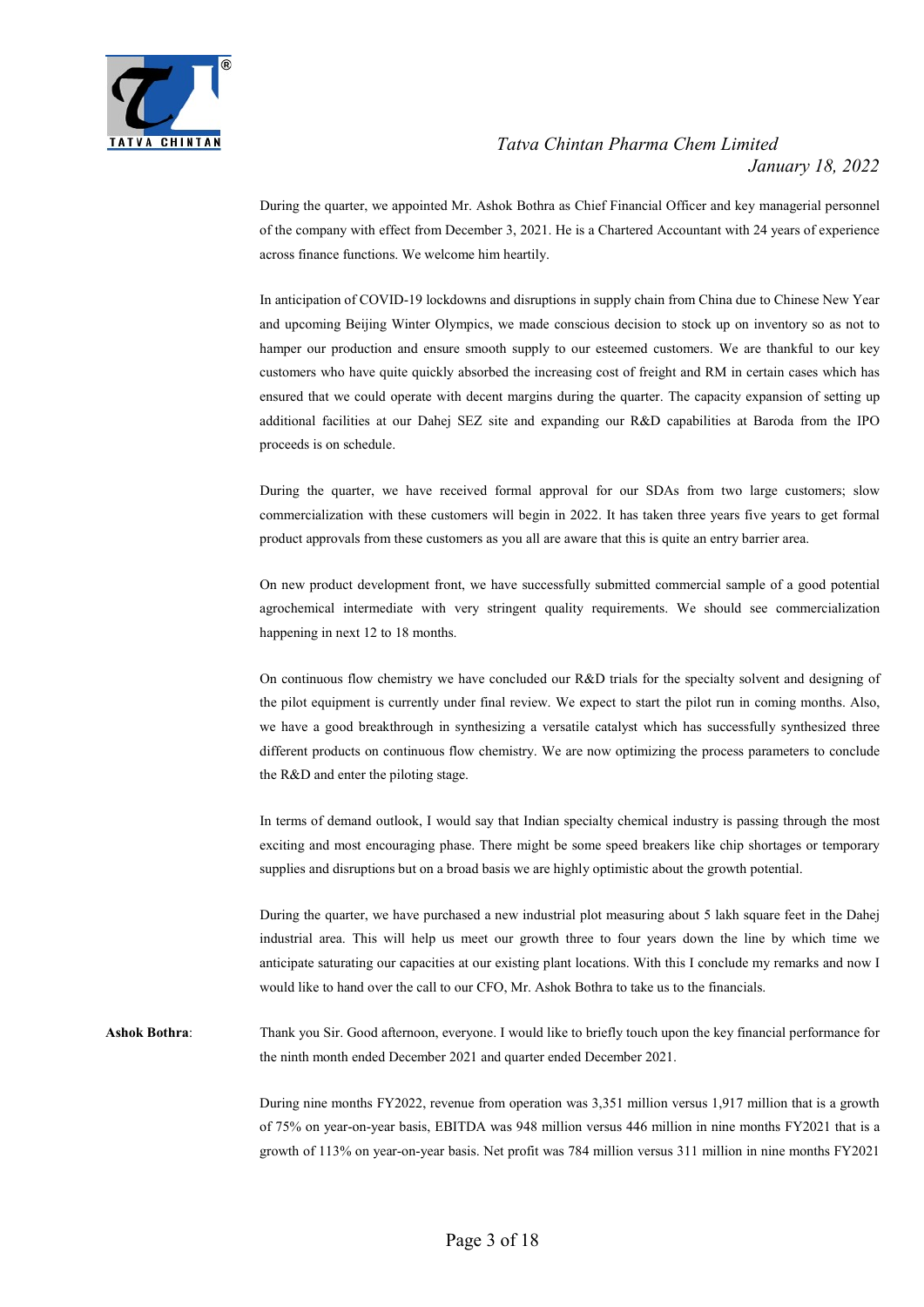

that is growth of 152 % on year-on-year basis. EBITDA margin was 28% versus 23% corresponding previous nine months. PAT margin was 23% versus 16% in nine months FY2021.

 During Q3 FY2021, revenue from operations was 1,047 million versus 801 million in Q3 FY2021, a growth of 31%. EBITDA is at 285 million versus 252 million in Q3 FY2021 that is growth of 13%. EBITDA margin is at 27% versus 31% in Q3 FY2021. PAT is at 228 million versus 209 million and Q3 FY2021, a growth of 9%. PAT margin is at 22%-odd versus 26% in Q3 FY2021.

 SDA contributed around 51%, PTC contributed around 24% and PASC and others contributed around 22% and electrolyte salt contributed around 2%. During the quarter, our exports contributed around 80% of our total revenue, but due to ongoing increase in the logistic cost that has impacted to most of the industry there was a 2% increase in the shipping expand as a percentage of sales and 1.2% in power cost as a percentage of sales during the quarter.

 Out of our net IPO proceed of around 2,072 million, 511 million has been utilized as on 31 December 2021 and rest is you know lying in with the monitoring agency. That concludes the update on financials. We now open the floor for question and answers.

Moderator: Thank you very much. We will now begin the question-and-answer session. The first question is from the lineup Sudarshan Padmanabhan from JM Financial. Please go ahead.

Sudarshan P: Thank you for taking my question. So if I look at I mean I am just comparing the first quarter and the third quarter here because the topline is similar but your cost as far as employee costs as well as the other costs are significantly higher, a little clarification here whether this large part of the cost is primarily because of transportation and other costs I mean the power cost or is there an element where we might have produced a little bit more and because of Omicron the customer might have not taken it off from us and that shipment could have been delayed to the fourth quarter and that is impacting in the kind of lower sales you know reflecting in terms of the numbers?

Ashok Bothra: As far as other expenses are concerned there is an increase in power and fuel cost ~ 1.2% as a percentage of sales. freight has increased by 2.2% and ETP and other cost has increased by  $\sim$  2% as a percentage of sales and In employee cost there is an increase towards the gratuity provision made and we inducted two positions at senior level i.e. CFO & CTO . There is a time lag in passing on the increased cost to the customers.. These factors led to increase in costs during Q3.

Chintan Shah: Also Padmanabhan Ji. Typically, the goods in transit from Tatva India to its subsidiary Tatva Europe and Tatva US, would usually remain in a range of about 10 Crores to 11 Crores on quarter basis whereas because of higher demand outlook for the next quarter, so there are goods in transit worth 15 Crores so what you potentially estimated is yes the production has been made and it is in transit which is not reflecting in actual sales. So that is an increase of about 5 Crores which is goods in transit to the subsidiaries.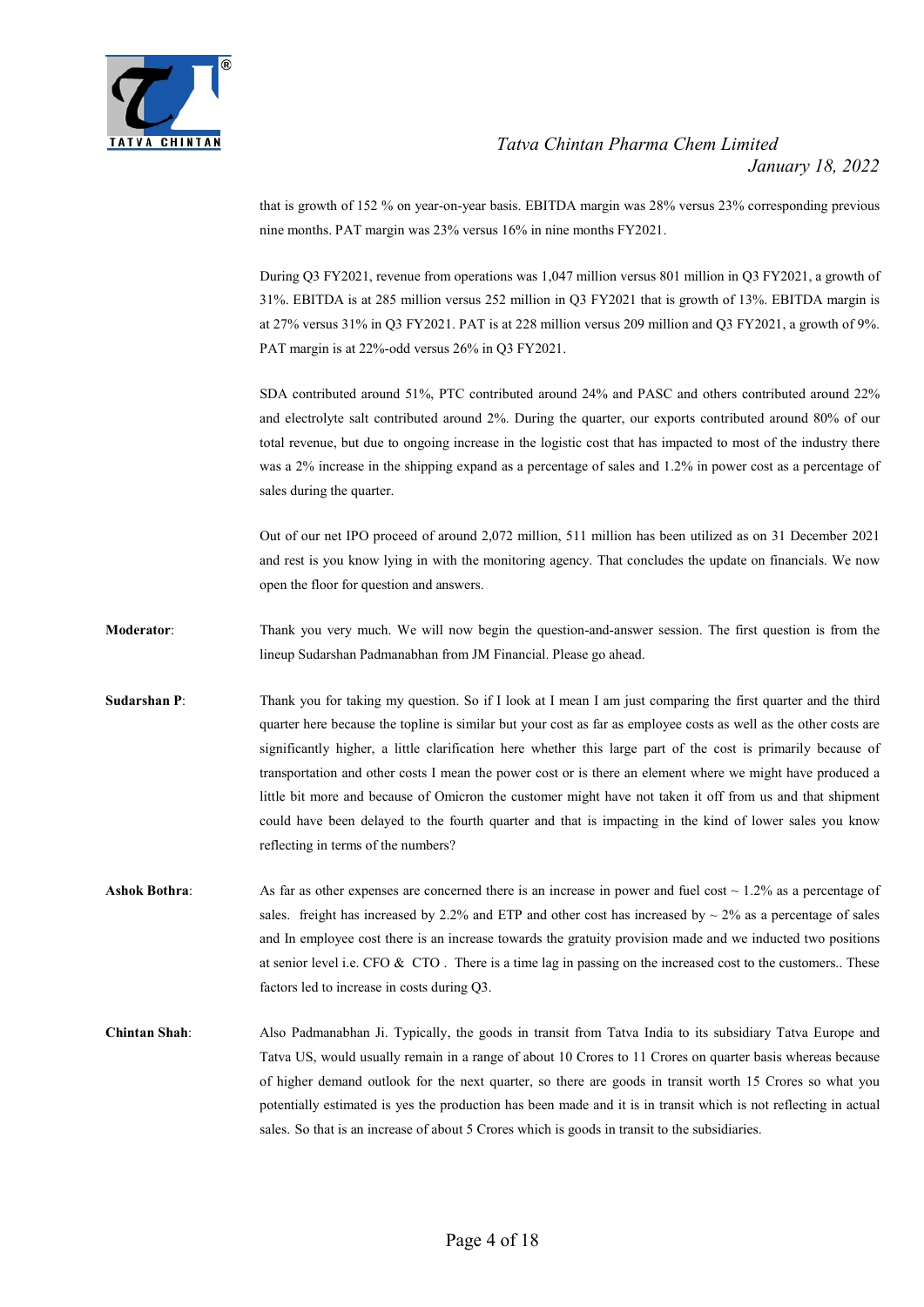

- Sudarshan P: Sir coming to this COVID, I mean you did mention that there is the expansion is on progress so we are you know on schedule to start the capacity on the Q3 FY2023. Is that right?
- Chintan Shah: Right, November 2022. We are still on target with that.
- Sudarshan P: With respect to the two new contracts on the SDA side when can we start seeing visible contribution, I mean should it be probably from the first or the second quarter of the coming year?
- Chintan Shah: By mid of first quarter is when we anticipate by May is when the customers are anticipating again the demands to go back to full swing. So, the current quarter i.e. the fourth quarter we will see almost similar kind of demands what we have seen in Q1 and Q3 and beginning of Q1FY23 I mean somewhere in mid of Q1 next year we will see again a steady rise in demands for SDAs. Demand is strong, so they have cued up the orders but right now just because the further downstream industry is not consuming the products as of now purely because of semiconductor shortage, which is causing the whole supply chain on a slow down mode.
- Sudarshan P: I will join back. Thank you.
- Moderator: Thank you. The next question is from the line of Sanjesh Jain from ICICI Securities. Please go ahead.
- Sanjesh Jain: Good afternoon, Sir and thanks for taking my call. A couple of questions first a bookkeeping question can you just give us this quarter's revenue for all the four segment that would be helpful?
- Ashok Bothra: In this quarter, you want to know the breakup of the products? Out of 1,046 million sales, SDA contributes 534 million, PTC contributed 247 million, electrolyte salt contributed 22 million and PASC contributed 235 million, rest is all other operating segment. So, in terms of percentage, SDA contributed 51%, PTC 24%, PASC contributed 22%, electrolyte salt contributed 2% and rest from other operating income.
- Sanjesh Jain: My second question is on margin now there is a bit of a product mix deterioration from last quarter while our gross profit margins have gone up again 130 basis point while the mix has been slightly inferior with SDA contribution coming down to 51% from last quarter of 62% now what is leading to the margin expansion despite there is an unfavorable product mix?
- Chintan Shah: So basically Sanjay Ji I would not say it is just purely because of absorption of increased cost that is going into the customers absorb, they are willing to absorb that additional cost that saves us from margin erosion and also even within each individual product segment, these are all large basket of products so sale of a specific product increase marginally can also lead to a little better revenue realization so that is what is impacting this half percent, 1% margin here or there is purely because of that individual mix changes within the portfolio, but the real change from Q2 to Q3 in terms of margin is purely because of changes in the SDA sales going down from 61% to 51% is what is causing the real change in the margins.
- Sanjesh Jain: No it has come down while margin has gone up so margin has clearly been on a reverse trajectory right the SDA has come down from 62% to 51% and we anticipated that leads to a some amount of margin erosion so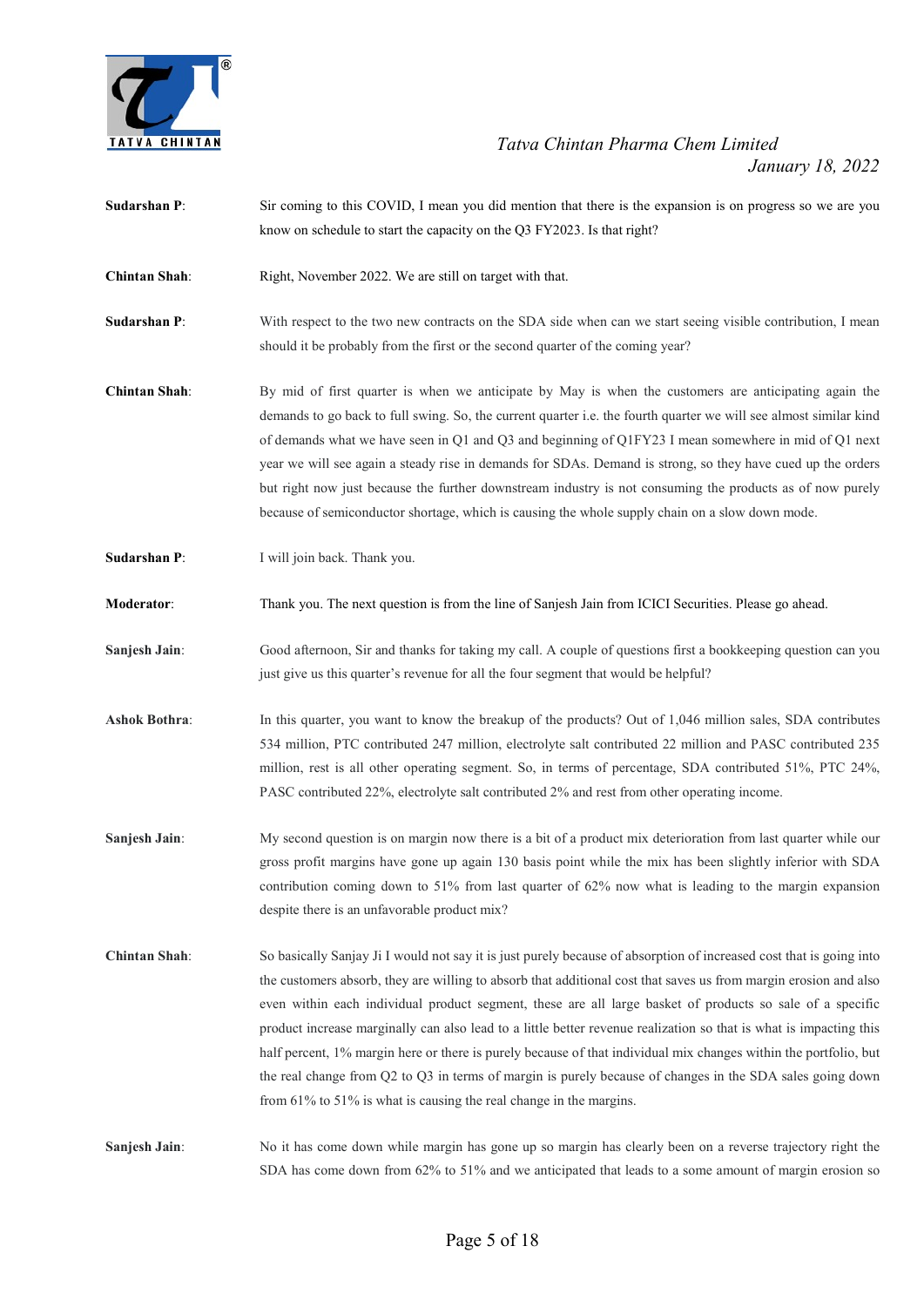

instead of margin erosion there has been a margin expansion so the shift looks quite big one, the margin should have fallen while it has increased so if I add both we are at least 300-400 basis point of margin expansion and you know just trying to understand whether PTC has a better product mix or electrolyte salt has a much higher margin and that is adding to it. What is adding to this additional margin expansion?

- Chintan Shah: There are two specific products. One is under the PTC and one is in the PASC segment. So, these two particular products we have sold in much larger volumes in this particular quarter so these two have much better margin realizations almost similar to kind of SDA margins, so which is causing this change to happen. That is what I said that within a particular segment also there are certain products which enjoy better margins, so one is an agrochemical intermediate within the PASC segment which is giving this impact, and another is in the quaternary compound and in the PTC segment which is again into the US market which is having much larger market expansion is happening for that product which is also leading to a better margin realization.
- Sanjesh Jain: Great. Second on the electrolyte salt it saw a phenomenal jump I do not think we were anticipating such a sharp jump in the electrolyte salt. Can you just give some color how is the market looking like whether this increased level we can we can still add to the revenue going forward. How does the demand and product outlook looks for the electrolyte salt?
- Chintan Shah: So, for Q4 we have similar kind of orders already punched in like the Q3 and for the April to June quarter there is a slightly higher forecast coming in from the customers. So, this is slowly expanding so the volume is increasing quite steadily that is what we are also observing but I do not have a full year forecast from the customer yet but the indications that has gone from Q3 going to Q4 and then followed up by Q1 it is a clear indication that this is on the rise. It is a slow rise but that is happening now. That is what I can say. Also, we had supplied two new electrolyte salts to a different customer. Now this has been commercially approved by them and we are expecting the commercial order to begin from them in this current quarter so this can also this still I do not have very confirmed feedback from the customer but this is an indication that we will shift something to them in this current quarter so that is a new beginning of a different electrolyte salt. That is getting into commercialization now. So yes, the applications of supercapacitors is slowly and steadily actually happening now and we will see this kind of growth happening slowly and steadily.
- Sanjesh Jain: Where is the supercapacitor batteries going or it is going into the electric vehicle or more into the renewable energy side if you can help us?
- Chintan Shah: The new application where we are expecting commercialization now to happen is in the storage area so renewable energy storage space and the existing application where we are selling is into a mix of applications but primarily more into the EV application so it is going as a combination with the lithium battery to support the life of the lithium battery and also to give additional power, booster power of the EV vehicle so that is the kind of application where now this is being used commercially.
- Saniesh Jain: Is it getting popular because I think adding to the lithium life is a great application. Are we seeing this kind of product demand coming up from the other customer also?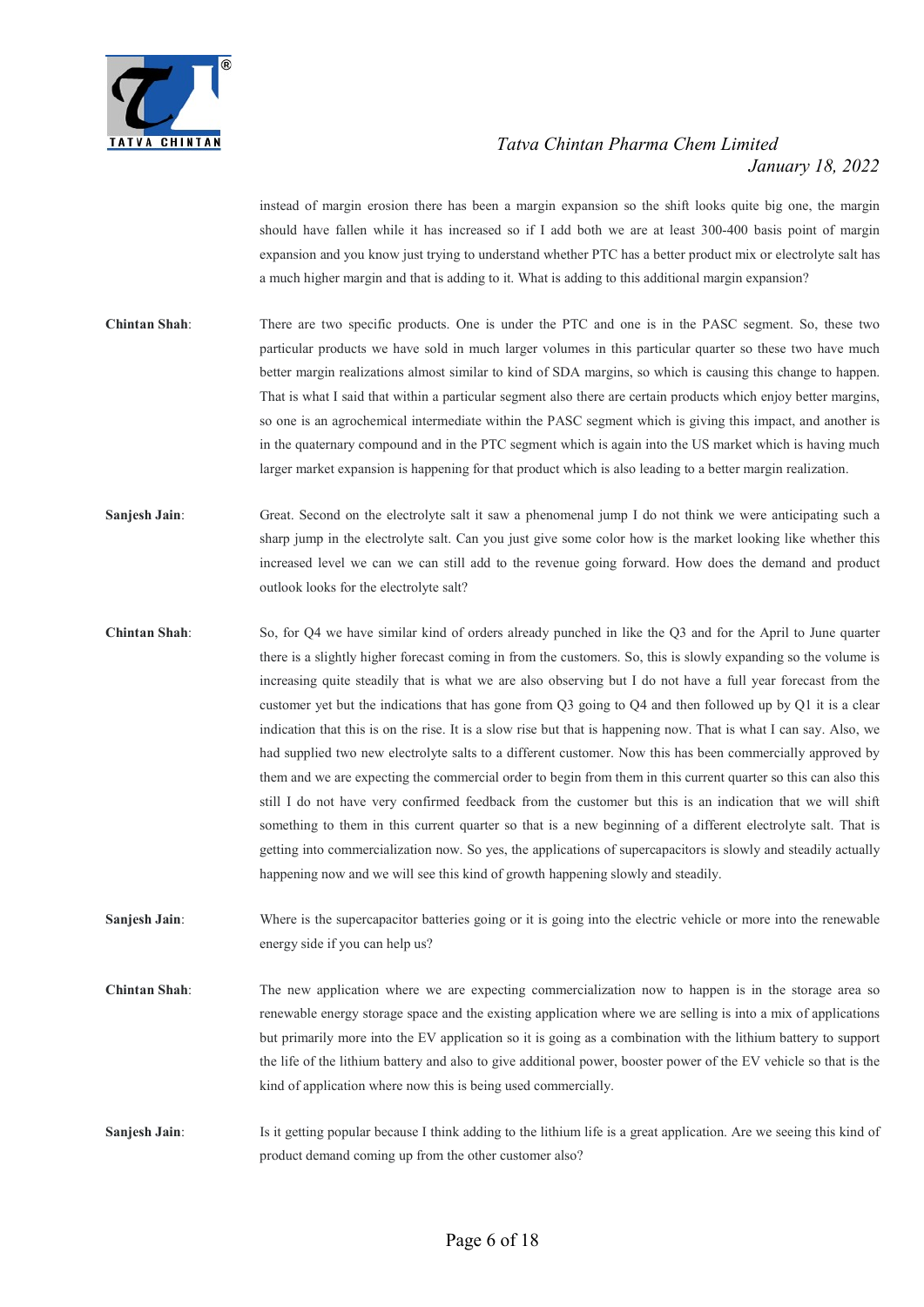

| <b>Chintan Shah:</b> | No. We are still talking. Basically, it is still in a verbal mode right now so only exchanges of communications<br>and quotations has happened still sampling has not happened, but this is another e-station customer who is<br>looking for a similar application of using super caps into EV in conjunction with the lithium battery. So see<br>basically what happens is when you have supercap battery and when you want to accelerate your EV vehicle<br>so the moment you press the accelerator there is a larger demand of power that comes out so this instantaneous<br>power requirement is fed by the supercapacitor battery so this is what leads to you know saving of your<br>lithium battery and enhancing its lifecycle within a single charge so that is how this is being applied as a<br>hybrid system with lithium batteries. This is the kind of new application that is coming up in this area.                                                                                                                                                                                                                                                                                                                                                 |
|----------------------|----------------------------------------------------------------------------------------------------------------------------------------------------------------------------------------------------------------------------------------------------------------------------------------------------------------------------------------------------------------------------------------------------------------------------------------------------------------------------------------------------------------------------------------------------------------------------------------------------------------------------------------------------------------------------------------------------------------------------------------------------------------------------------------------------------------------------------------------------------------------------------------------------------------------------------------------------------------------------------------------------------------------------------------------------------------------------------------------------------------------------------------------------------------------------------------------------------------------------------------------------------------------|
| Sanjesh Jain:        | On the SDA side now with the acquisition of two large customers are we pretty much dominant now globally<br>for all the major suppliers? Do we cover everybody now?                                                                                                                                                                                                                                                                                                                                                                                                                                                                                                                                                                                                                                                                                                                                                                                                                                                                                                                                                                                                                                                                                                  |
| <b>Chintan Shah:</b> | No. We have seven customers on board, but one of the largest customers is still where we are into the approval<br>phase yet so that we expect that commercial should happen within this FY2022. Then I can claim that we are<br>there almost with all the major quality customers.                                                                                                                                                                                                                                                                                                                                                                                                                                                                                                                                                                                                                                                                                                                                                                                                                                                                                                                                                                                   |
| Sanjesh Jain:        | These additions of new customer will help us filling this new capacity which is coming up that is the right<br>understanding, or we are still have to go to the multiple model which are getting released and it may take time<br>to ramp up this customer? How should we see that?                                                                                                                                                                                                                                                                                                                                                                                                                                                                                                                                                                                                                                                                                                                                                                                                                                                                                                                                                                                  |
| <b>Chintan Shah:</b> | Basically, enhancing the demand for the same segment because you are widening your presence within<br>customers so your existing product portfolio is going to see an enhanced revenue coming in so this will help<br>us fulfill our enhanced capacities, will get filled up with this customer's induction in on board.                                                                                                                                                                                                                                                                                                                                                                                                                                                                                                                                                                                                                                                                                                                                                                                                                                                                                                                                             |
| Sanjesh Jain:        | Last bit of question from my side on the R&D side it looks like on the continuous flow chemistry we are<br>ramping up faster than what we have spoken in the last quarter right we were talking of two to three years kind<br>of a view for commercialization of agrochemical intermediate and now we are bringing it down to 12 to 18<br>months so what has changed in last 12 months and are you seeing a much superior success at your R&D pilot<br>stage or customer demand is so robust that even they are now doing the process faster than the normal rate so<br>what is driving such a phenomenal, acceptance of the product on the intermediate side?                                                                                                                                                                                                                                                                                                                                                                                                                                                                                                                                                                                                       |
| <b>Chintan Shah:</b> | Basically, this is kind of a lucky breakthrough that we got with these new three products the versatile catalysts<br>we got into, so we were trying to synthesize the catalyst for some other application and accidentally ended up<br>synthesizing the catalyst which successfully ran on these three products the same catalyst is showing such kind<br>of versatility. So I think it is a kind of a lucky break that we got here but yes we have enhanced our strength in<br>terms of technical capability so now originally we had two equipments where we could only run the<br>continuous flow chemistry synthesis in our labs now we have expanded them to four and also our PhD<br>strength which began with one PhD chemist in our lab last year is now enhanced to five people on PhD levels<br>working in our lab. So yes we are also focusing very clearly on this because this has its own advantages which<br>I have continuously talked on all the calls so this is giving us little higher speed in terms of development and<br>synthesis and with the kind of experience that is now building up so that our confidence level is also slowly<br>and steadily rising that this is doable and we can do multiple things using this kind of chemistry. |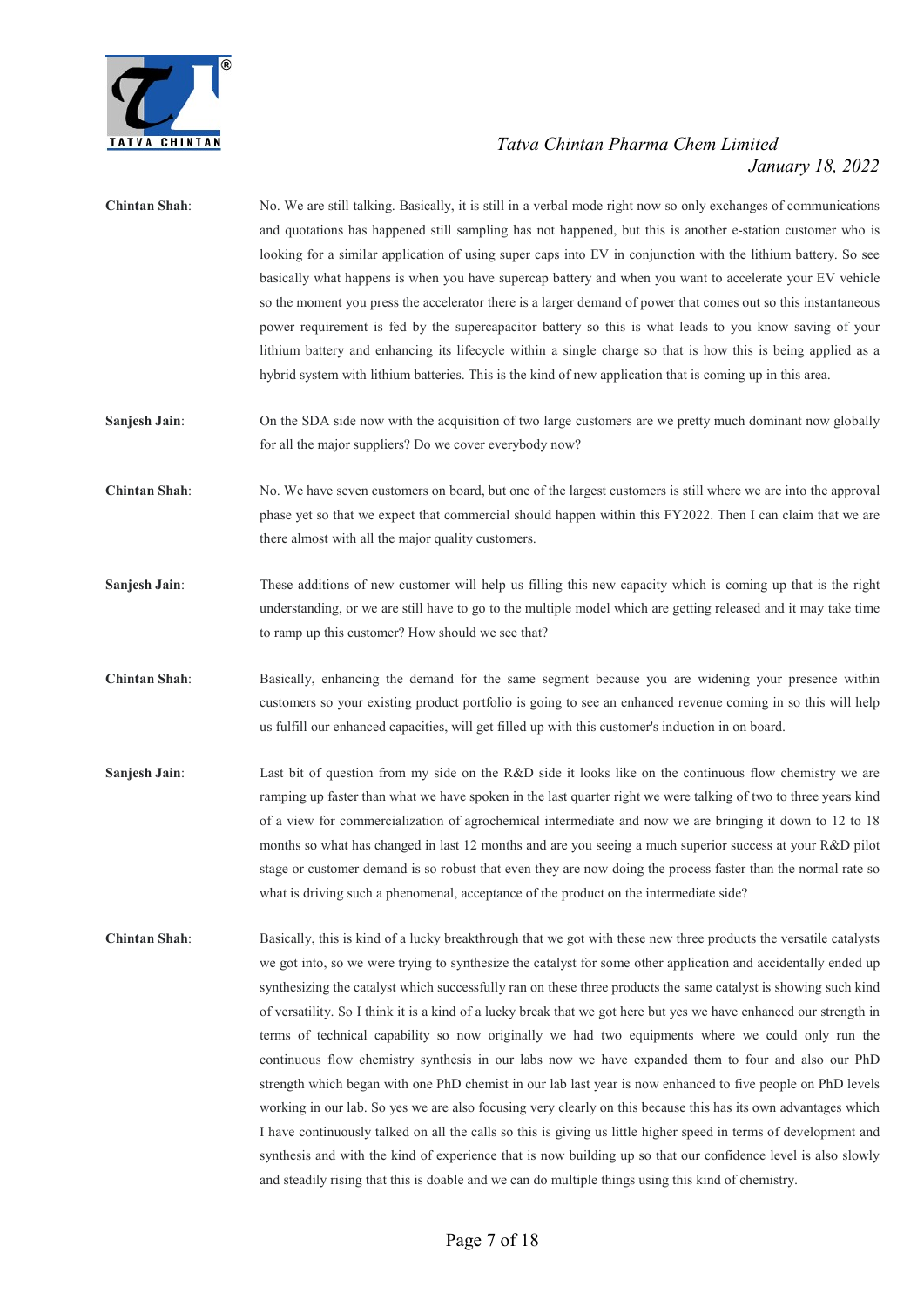

| Sanjesh Jain:          | Where is this versatile product getting into is it an agrochemical pharma or some other application?                                                                                                                                                                                                                                                                                                                                                                                                                                                                                                                                                                                                                                                                                                                                 |
|------------------------|--------------------------------------------------------------------------------------------------------------------------------------------------------------------------------------------------------------------------------------------------------------------------------------------------------------------------------------------------------------------------------------------------------------------------------------------------------------------------------------------------------------------------------------------------------------------------------------------------------------------------------------------------------------------------------------------------------------------------------------------------------------------------------------------------------------------------------------|
| <b>Chintan Shah:</b>   | So one is going to be a key raw material for our electrolyte salts itself and also it has applications into the next<br>I mean if we go into the next stage of chemistry it becomes a very important pharmaceutical intermediate as<br>well and another product is having applications into inks industry. The third one is a product which is being<br>used as a solvent for coating of your metals on the electrodes of the lithium battery. I am sure this is going to<br>take a very long time for us to commercialize because the entry barriers are too strong but with kind of<br>announcements about lithium batteries being sought to be manufactured in India, I think being made in India<br>product might have some advantage in this area so there is no other Indian player in this particular chemistry<br>right now. |
| Sanjesh Jain:          | I think great commentary overall. Thanks, Chintan Bhai for taking my question. I got few more but I will get<br>back in the queue and best of luck for the coming quarters.                                                                                                                                                                                                                                                                                                                                                                                                                                                                                                                                                                                                                                                          |
| <b>Moderator:</b>      | Thank you. The next question is from the line of Nakshita Mehta from Credent AMC. Please go ahead.                                                                                                                                                                                                                                                                                                                                                                                                                                                                                                                                                                                                                                                                                                                                   |
| Nakshita Mehta:        | Thank you for taking my questions and congratulations on good year-on-year nine-month numbers. I wanted<br>to ask the quarter revenue that has taken a hit. Sir you mentioned that it is a major part of is from SDA so can<br>we attribute all of it to SDA or how does the demand for the product look like?                                                                                                                                                                                                                                                                                                                                                                                                                                                                                                                       |
| <b>Chintan Shah:</b>   | I think the shift in SDA demand that has happened in terms of quarter-on-quarter basis is purely attributable to<br>the shortage in semiconductor chips, which is prevailing globally.                                                                                                                                                                                                                                                                                                                                                                                                                                                                                                                                                                                                                                               |
| Nakshita Mehta:        | You mentioned that it is also true for this quarter the Q4 can we expect similar hit I mean because since SDA<br>is the major contributor of your revenue, how do we see the topline for next quarter?                                                                                                                                                                                                                                                                                                                                                                                                                                                                                                                                                                                                                               |
| <b>Chintan Shah:</b>   | Almost similar or maybe slightly better but within the same range.                                                                                                                                                                                                                                                                                                                                                                                                                                                                                                                                                                                                                                                                                                                                                                   |
| <b>Nakshita Mehta:</b> | Thank you. This was my only question. Other questions were previously taken. Thank you.                                                                                                                                                                                                                                                                                                                                                                                                                                                                                                                                                                                                                                                                                                                                              |
| Moderator:             | Thank you. The next question is from the line of Esha Agarwal from VT Capital. Please go ahead.                                                                                                                                                                                                                                                                                                                                                                                                                                                                                                                                                                                                                                                                                                                                      |
| Esha Agarwal:          | I just wanted to understand your market share globally in all the products that you have and what is the<br>competition that we face from China?                                                                                                                                                                                                                                                                                                                                                                                                                                                                                                                                                                                                                                                                                     |
| <b>Chintan Shah:</b>   | So, I have talked on phase transfer catalyst also in the past so this is where there are multiple players globally<br>including Chinese players but we are definitely enjoying a leadership position here with about 30% share in<br>the industry and we have one unique preposition where we have the largest portfolio of phase transfer catalyst<br>among all the known players. In terms of SDAs, we are the second largest player globally. In terms of<br>electrolyte salts there are three known commercial players globally, we are one of them and we are the only<br>player in India and I am not sure of what percentage of market share we might be actually having here but I<br>am assuming we are close to about 25% of the market share and in PASC it is basically a portfolio of a large                           |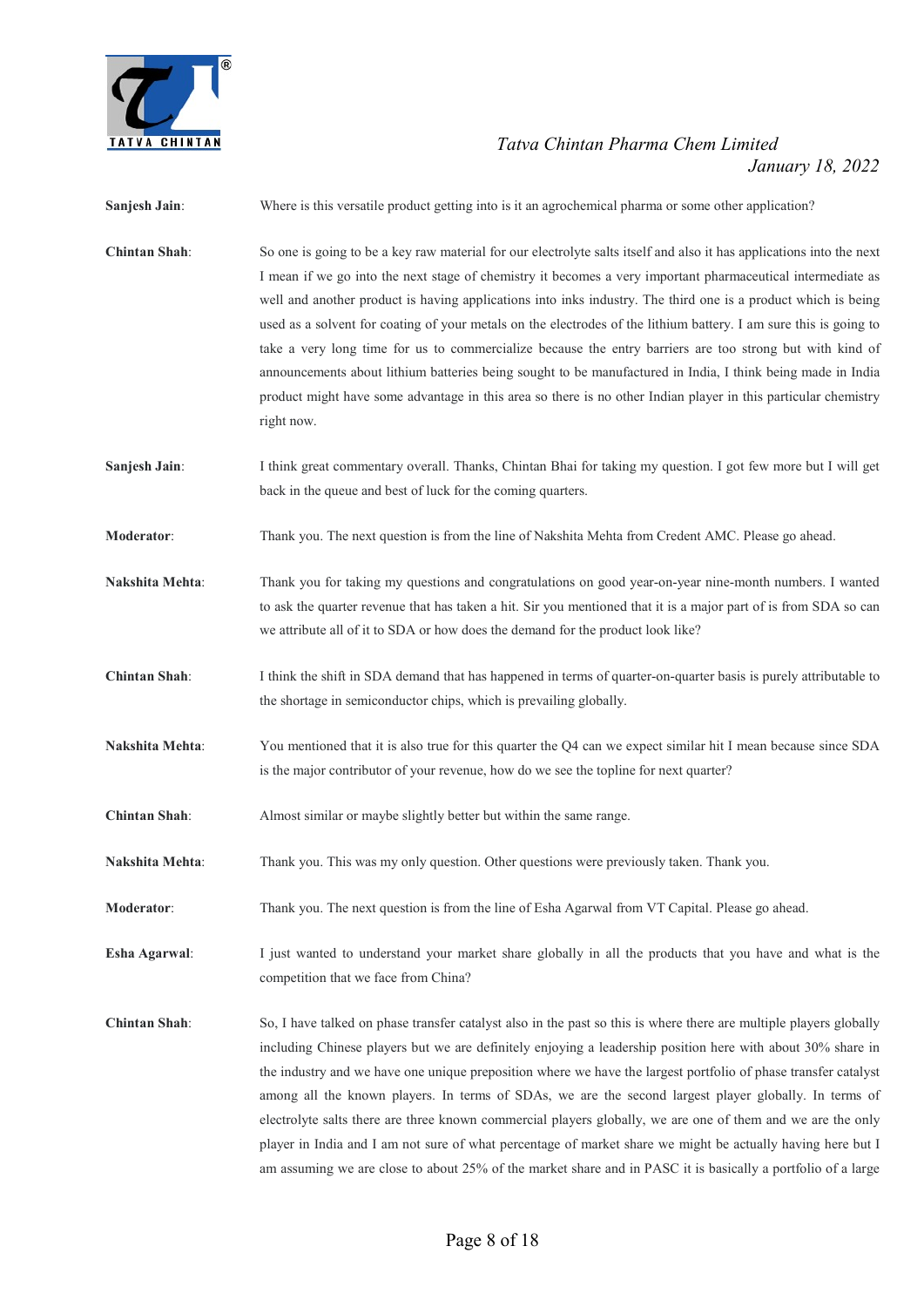

number of products, which is primarily going from individual customer to customer basis kind of a portfolio. So there most of the cases where we have this PASC segment is evolved because of India being as a preferred second supplier to the existing Chinese source so I would say in each of these cases we might be enjoying about 25% to 30% of the customers demand second to the Chinese core supplier.

- Esha Agarwal: Thank you so much. Basically, like down the line when we know that the electrolyte segment is going to play, it will take another two to three years and the demand starts to come in so can you help me with the projection of the revenue contribution that time that we can have from each segment, if we project it like from FY2023 or FY2024 how will be the revenue contribution?
- Chintan Shah: So you are talking in terms of mix of products?
- Esha Agarwal: Yes Sir like as of now if we see that the electrolyte is contributing to around one or two percent so if we take after two to three years what will be the revenue contribution that we can expect from all the four segments like just a rough idea if you can give us?
- Chintan Shah: On a broader sense if you say yes I would rather pick not three years but I would say let us talk in terms of four years of breakup then I would see the PASC segment contributing about 35% of revenue, the SDA segment would continue to contribute about 50% to 55% of revenue, the phase transfer catalyst segment should contribute about 10% to 15% of revenue and at that point in time the electrolyte salt segment must be contributing about 5% to 7% of revenue.
- Esha Agarwal: Thank you so much Sir.

Moderator: Thank you. The next question is from the line of Gaurav Chopra from Union AMC. Please go ahead.

- Gaurav Chopra: Two questions from my side on the SDA Zeolite Sir you mentioned that the decline was on account of slow down in the automobile segment so can you sort of give us the breakup between how much of you know used case is into automobiles and non-automobiles all and are we seeing incremental used case coming in the nonautomobile segment for this product?
- Chintan Shah: Currently I would say a 80:20 mix of auto and non-auto segment is a part of our business and yes in terms of increasing revenue share coming from the other segment that is happening but of course this is not going to be a huge jump all of a sudden because the application which is involved into the NOx emissions is not the only automotive application that will continue to grow but this is basically the NOx emission control application which is growing so this is growing into multiple areas. It is getting into auto, industrial, chimneys, DG sets emissions, and marine vehicles emissions so wherever we are using fossil fuels this is where you will need a NOx control system. These applications are growing. The demand I would rather put a breakup as 80% in NOx control and 20% in other areas of usage and the other areas of usage are also growing but would be a slow growth because these areas would not involve a huge amount of catalyst requirement. So for example let us say if we are running a continuous flow chemistry so we are doing a lot of continuous flow chemistry here, so once you have this catalyst it can run for six months or maybe even a year, the same catalyst you keep on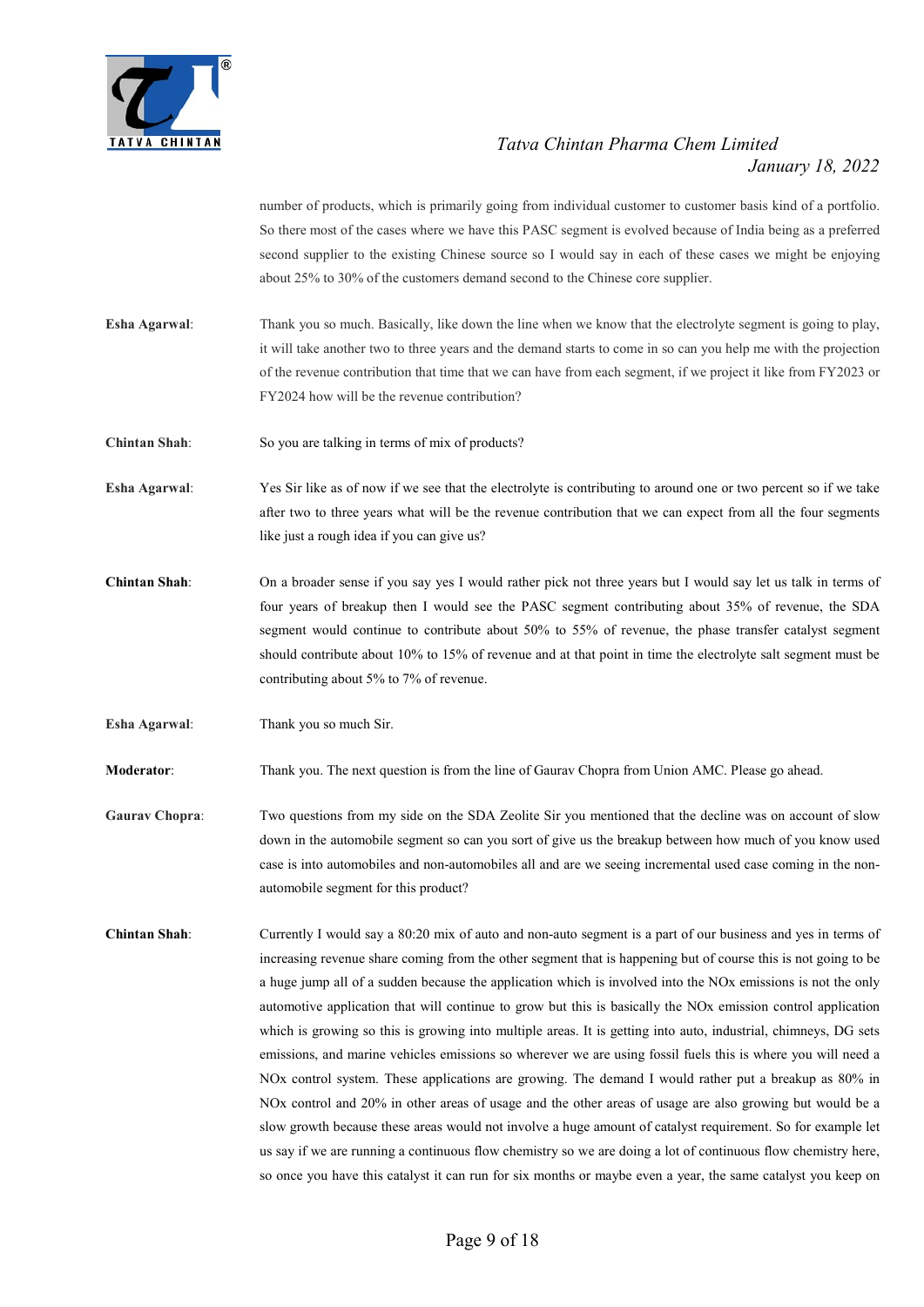

continuously regenerating and reusing in your process so that is how it works whereas in auto emissions just purely because of the volume the global volume that is required for NOx control that is what is pushing the demand so sharply.

- Gaurav Chopra: Secondly, I think in one of one of your earlier presentations you had mentioned about this product lines which gets used in lithium-ion batteries so any update on that and apart from that can you sort of give us two three products which you believe that would become larger in the overall scheme of things apart from SDAs?
- Chintan Shah: For this battery application now we have sampled our product to a key customer so we still do not have any preliminary feedback on that but that process has begun and on continuous flow basis so that is our first R&D success and now it is into final stages of review of pilot equipment so once that design is reviewed and accepted then I think we should be piloting this product in next three months timeframe.
- Gaurav Chopra: What can be the market size of this product based on the demand for the lithium-ion batteries in India or wherever your target customer is?
- Chintan Shah: Overall demand for this product would be in the range of about 15000 tons putting pharma application as well as the lithium battery applications put together and this is growing. So basically as the lithium battery propagates within the industry so this demand is expected to grow but this is not the only solvent just to give you a correct idea of what it is so this is not the only solvent which is used in lithium batteries. There are typically four different solvents which are primarily used in lithium batteries so one is dimethyl carbonate, propylene carbonate, diethyl ammonium chloride and so depending on the geography, depending on the application, depending on what temperature range the EV battery has to operate so based on all those criteria, they choose which is the correct solvent for that particular application. So there are four key solvents alternatively being used in the lithium battery and largest of them is DMC.
- Gaurav Chopra: Lastly any new products which have been commercialized which can have potentially large market opportunity for us?

Chintan Shah: Yes.

- Gaurav Chopra: I mean is there any other product apart from what you have just talked about?
- Chintan Shah: So I just talked about one good agro intermediate that we have now successfully completed and submitted a commercial sample so we took up a scale and has submitted the samples to the customer so this we have met with their all skilled and quality requirements about 99.9% and all those stuff like that also meeting with their very critical demand on terms of price you know to make their whole project commercially viable so that is also we have met with their price idea so we have been working on this product since last two and a half years which is now we are satisfied with what we have done and submitted a commercial sample on that but I expect the commercialization to happen in next 12 to 18 months. So there are a lot of stuff that still needs to be done at customer end in terms of submitting their official documents for registering the product and stuff like that where they will include us as their key raw materials, so I believe it is still a timeframe of 12 to 18 months.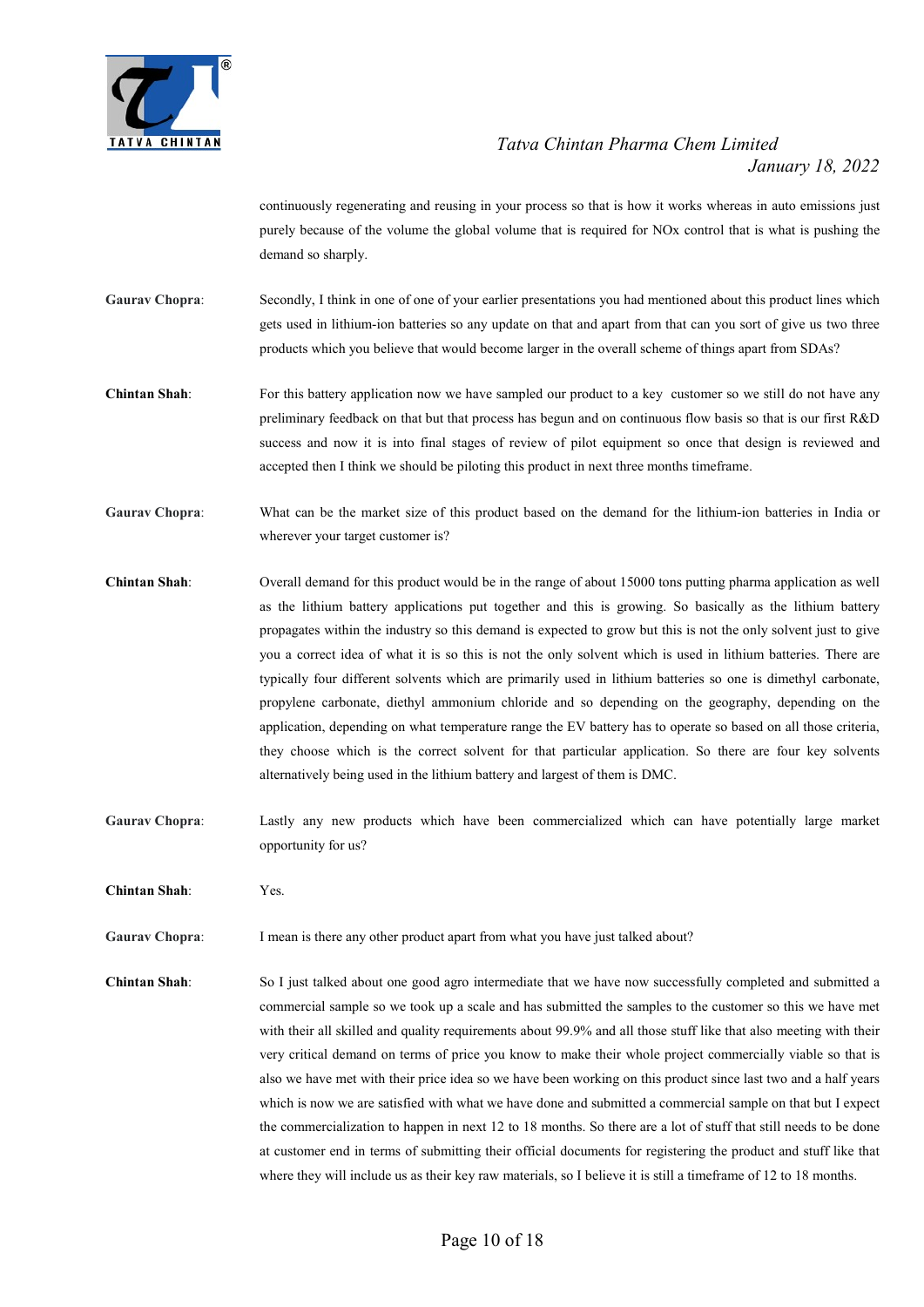

| <b>Gaurav Chopra:</b> | Thanks. Thanks for answering my questions.                                                                                                                                                                                                                                                                                                                                                                                                                                                                                                                                                                                                                                 |
|-----------------------|----------------------------------------------------------------------------------------------------------------------------------------------------------------------------------------------------------------------------------------------------------------------------------------------------------------------------------------------------------------------------------------------------------------------------------------------------------------------------------------------------------------------------------------------------------------------------------------------------------------------------------------------------------------------------|
| Moderator:            | Thank you. The next question is from the line of Krishan Parwani from JM Financial. Please go ahead.                                                                                                                                                                                                                                                                                                                                                                                                                                                                                                                                                                       |
| Krishan Parwani:      | Thank you for the opportunity. My first question is on the capacity utilization. So what was the capacity<br>utilization during the quarter and how much more can we grow from the current capacities?                                                                                                                                                                                                                                                                                                                                                                                                                                                                     |
| <b>Chintan Shah:</b>  | If you see our plants, one is which has conventional reactors and stuff like that and you have another segment<br>of your plant where you have assemblies where you manufacture your SDAs so in terms of SDAs we are right<br>now utilizing somewhere close to about 60% of capacity in terms of this current quarter and in terms of the<br>other part of the plant being utilized nearly about 90% of the capacities.                                                                                                                                                                                                                                                    |
| Krishan Parwani:      | I mean so can we say that the last quarter's revenue probably we can grow more 5%, 10% on the last quarter's<br>revenue until the new capacities come up?                                                                                                                                                                                                                                                                                                                                                                                                                                                                                                                  |
| <b>Chintan Shah:</b>  | Absolutely, yes. So that is what we saw in Q2 is probably we are running at optimum levels so that is what it<br>is until the new capacity is come in.                                                                                                                                                                                                                                                                                                                                                                                                                                                                                                                     |
| Krishan Parwani:      | I just missed out on the details of new customer additions of SDAs for I think which you are mentioning that<br>the supply is scheduled to begin from December 2022. Can you please?                                                                                                                                                                                                                                                                                                                                                                                                                                                                                       |
| <b>Chintan Shah:</b>  | Not December 2022 it will begin 2022 itself so one of the customers we are expected to receive a formal order<br>within next few days and delivery scheduling starting from April 2022 and another customer we already have<br>a small commercial order which is right now being executed which is being produced right now at the plant<br>and it is going to be a slow starter because this is their first experience with Tatva where we are getting<br>introduced into their supply chain so we do not expect very large volume of business to happen so this is going<br>to be a slow start in a gradual growth business opportunity with both these large customers. |
| Krishan Parwani:      | This agro opportunity and the electrolyte salts opportunity when are they likely to be commercialized?                                                                                                                                                                                                                                                                                                                                                                                                                                                                                                                                                                     |
| <b>Chintan Shah:</b>  | So, electrolyte salt opportunity with one customer is already on the rise so that is what is pushing the revenues<br>in that segment and the second customer which has commercially approved is also expected to start sending<br>their orders within next few days or next couple of weeks is when we expect to start getting their commercial<br>orders. It has to be commercialized in a very short span of time.                                                                                                                                                                                                                                                       |
| Krishan Parwani:      | Just one final clarification, so on this SDA front the new customer addition large volume jump ideally should<br>be from the newer capacities?                                                                                                                                                                                                                                                                                                                                                                                                                                                                                                                             |
| <b>Chintan Shah:</b>  | Right. That newer capacity increase in SDAs setup was designed particularly keeping in mind three new<br>customers out of those three two have been tapped and now still we are waiting for one more customer to be<br>tapped here.                                                                                                                                                                                                                                                                                                                                                                                                                                        |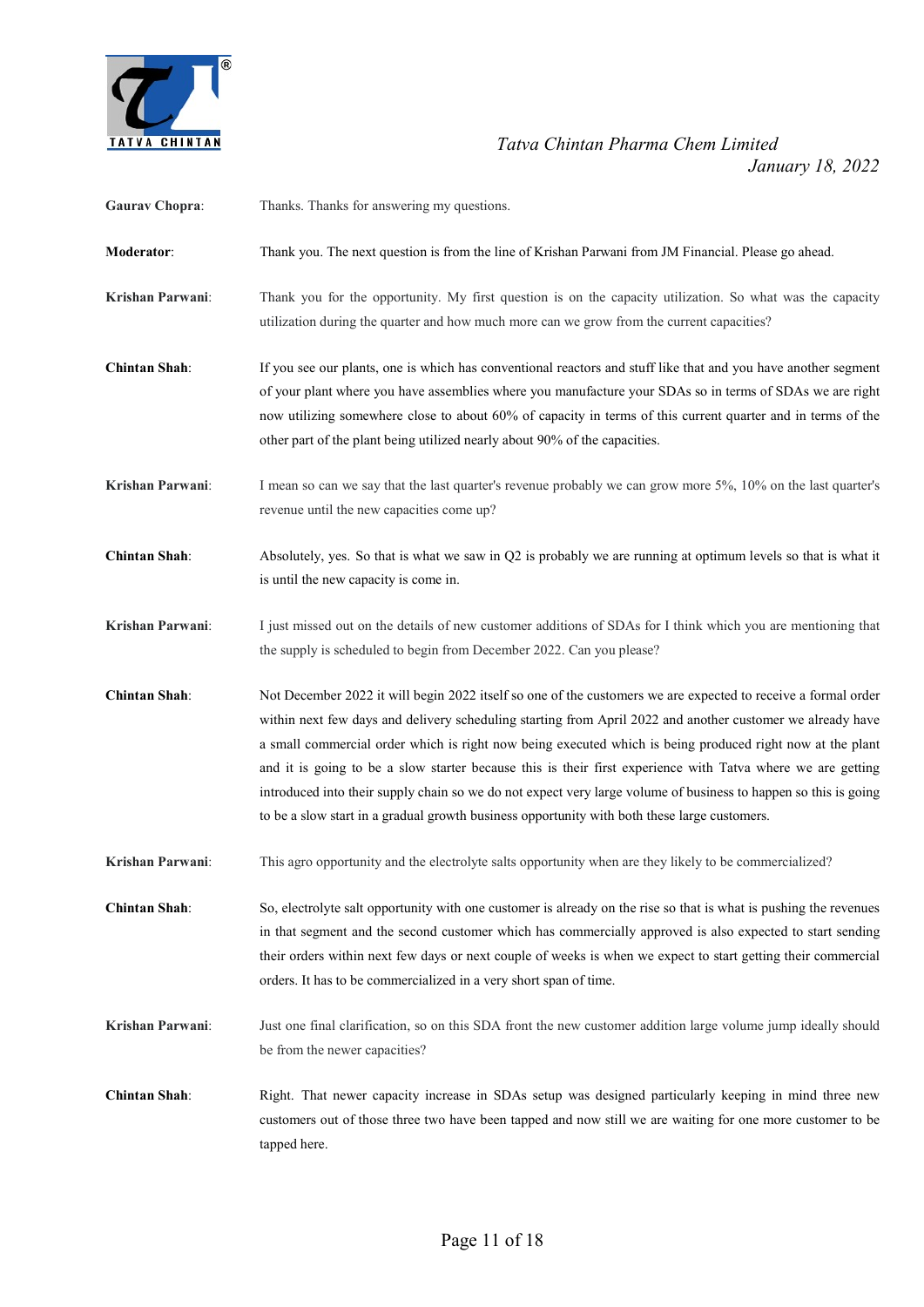

- Krishan Parwani: I think so can we say that you know you have kind of almost acquired major customers buying the SDAs for Zeolite or are there any more to go, I mean the major ones.
- Chintan Shah: There are two or three more to go, but most of the key and most important customers is where now we have covered.
- Krishan Parwani: The market share gains should accelerate I think in that case correct?
- Chintan Shah: Right. It is just a matter of a year or so to prove your consistency in terms of suppliability, in terms of quality and once that confidence level starts to build up that is when you start to see your volumes to grow.
- Krishan Parwani: That is very, very helpful Sir. I think that is it from my side. Thank you.
- Moderator: Thank you. The next question is from the line of Anurag Patil from Roha Asset Managers. Please go ahead.
- Anurag Patil: Thank you for the opportunity. Sir for this Dahej facility what would be typical acceptance?
- Chintan Shah: Sorry can you please repeat the question?
- Anurag Patil: What would be the acceptance for Dahej facility, revenue potential?
- Chintan Shah: Typically I would say three revenue potential asset revenue ratios would be in a range of about three.
- Anurag Patil: What would be our target to utilize fully for this capacity three years can we say?
- Chintan Shah: That is what we are expecting and that is purely the reason why we have ended up buying a new plot in a different industrial zone in Dahej because we anticipate that we should super saturate these enhanced capacities as well in next three to four years of time. So that is what is good because once you buy this land today you need about a year, year, and a half to get the environment clearance and then you can start building up a new plant so you have to have at least three years in advance so that is what we have done right now.
- Anurag Patil: That is it from my side. Thank you very much.
- Moderator: Thank you. The next question is from the line of Manish Jain from Money Life Advisory Services. Please go ahead.
- Manish Jain: Thank you for the opportunity. I was asking that you had earlier mentioned EBITDA margins to be in the range of 24% to 25% so do you expect this the margin range to be maintained in the quarters going forward and can you update about the order visibility for the next six months?
- Chintan Shah: If our conviction would not have been so strong, I think this was the most challenging quarter that we have gone through in terms of all adversities. If you see the freight cost that has technically against a \$100 export which typically was a \$4 freight cost has gone up to almost \$6 so again certain raw material costs have gone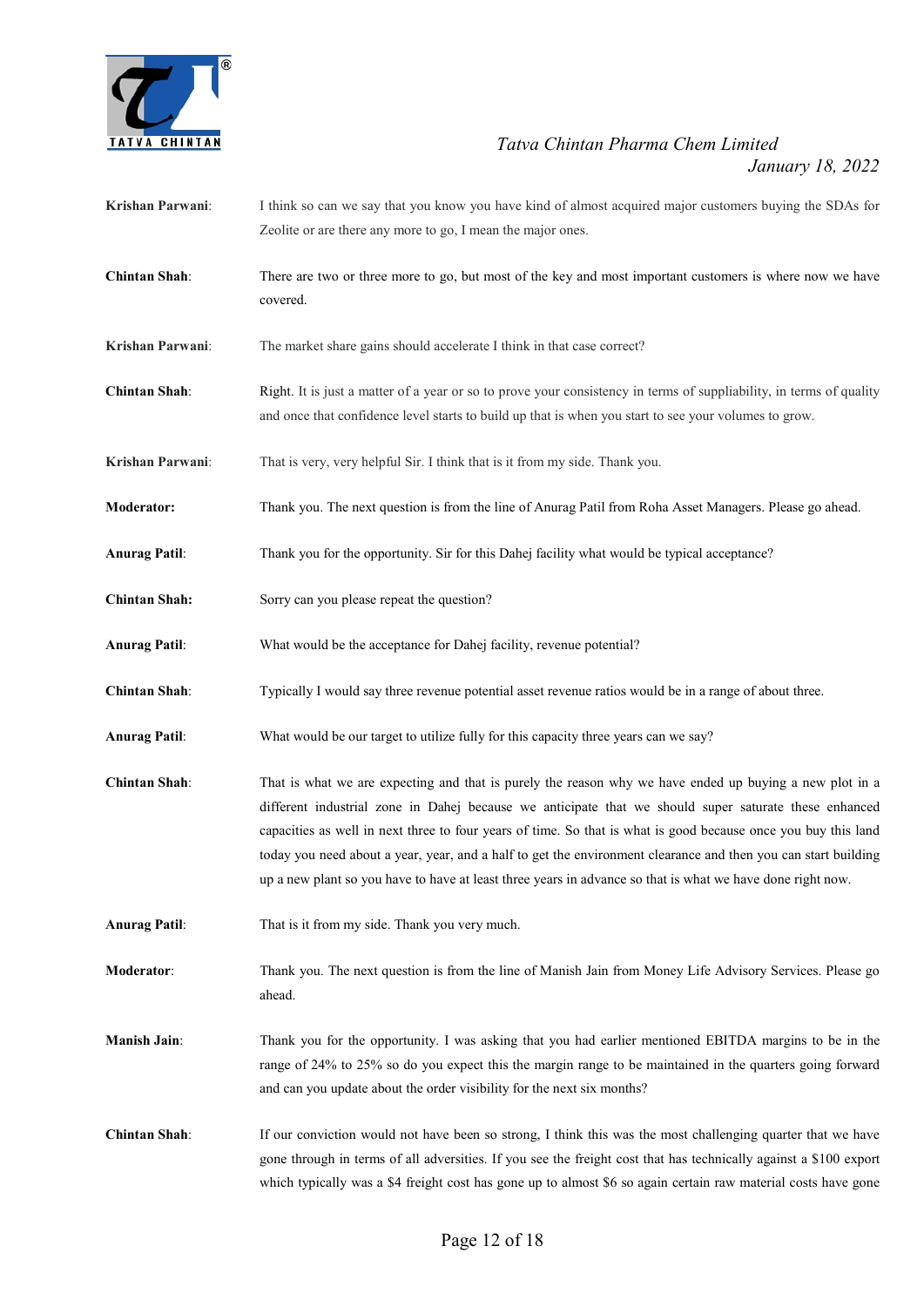

off the roof, you know some types of key raw materials where we have seen unprecedented more than 100% rise in terms of raw material prices but despite of that having had this you know I am really thankful to all the major customers where we have larger volumes of business for their understanding and absorbing quite quickly so there may be a lag of about three to four weeks' time but that within that timeframe to get them convinced and to ensure that the costs are being passed on that was a wonderful thing so I am really thankful to all those customers as well so we have demonstrated that despite of such adverse scenario also the SDAs since the SDA is our largest gross margin product range right so despite of that being about a 51% percent revenue in overall product mix despite of that we could manage with a decent EBITDA margins, so I think maintaining this margin should not be a challenge over next few quarter. Again, I foresee the current quarter is also a big challenge in this continuing fashion in terms of raw material pricing and availability, so disruptions in terms of supply chain which would eventually lead to certain rampant price increases is what I personally foresee in some of the products. So we have geared up ourselves to ensure that we have enough safety stock which can run us through this quarter for the key products so that the price impact does not bother the customer on a frequent basis. We are doing all necessary steps required to ensure that customer also remains in a happy mode. We can continuously supply and also maintain the margins at decent levels. So yes I think in short we are confident we should remain in this margin range over the next quarters and in terms of visibility, as I said the demand potential is very strong but as we are struggling so let us say the semiconductor chip shortage is slowing down the business on SDAs the whole supply chain is suffering because of that. Similarly let us say some of the customers are struggling with their key raw materials that will also have some impact on us but this might be some temporary speed breakers and overall the market outlook or the demand perspective is strong.

Manish Jain: Secondly on the new opportunities in the previous concall you had mentioned about four large opportunities in the pharma and agro-intermediate segment regarding flow chemistry so what has been the update of these opportunities?

Chintan Shah: One of this opportunity now we have concluded our R&D. We have completed the commercial plant trial and have submitted a commercial sample to the customer so that is what I am talking about next 12 to 18 months of commercialization to happen and working on the second opportunity is where we hit luckily on a different catalyst which has pushed us into three new products which was not on the cards at all so that is a different set of opportunity we are looking at but we continue to work on three other products one of them is going into quite a positive mode. With two products we are still in a struggling phase. We are still in a limited development phase. That is still not a big crack open I mean the technology is still seeming quite difficult to crack but we are working on that, so the second product is also we have a very good breakthrough in synthesizing the right product. Now we have to optimize the yields and the process parameters. That is where we are working on. We are in line with what we are saying that in next two to three years is when we want all this to go into commercialization. I think we are pretty much we are in line with what we are envisaging.

Manish Jain: That is it from my side. Thank you. All the best.

Moderator: Thank you. The next question is from the line of Jason Soans from Ashika Group. Please go ahead.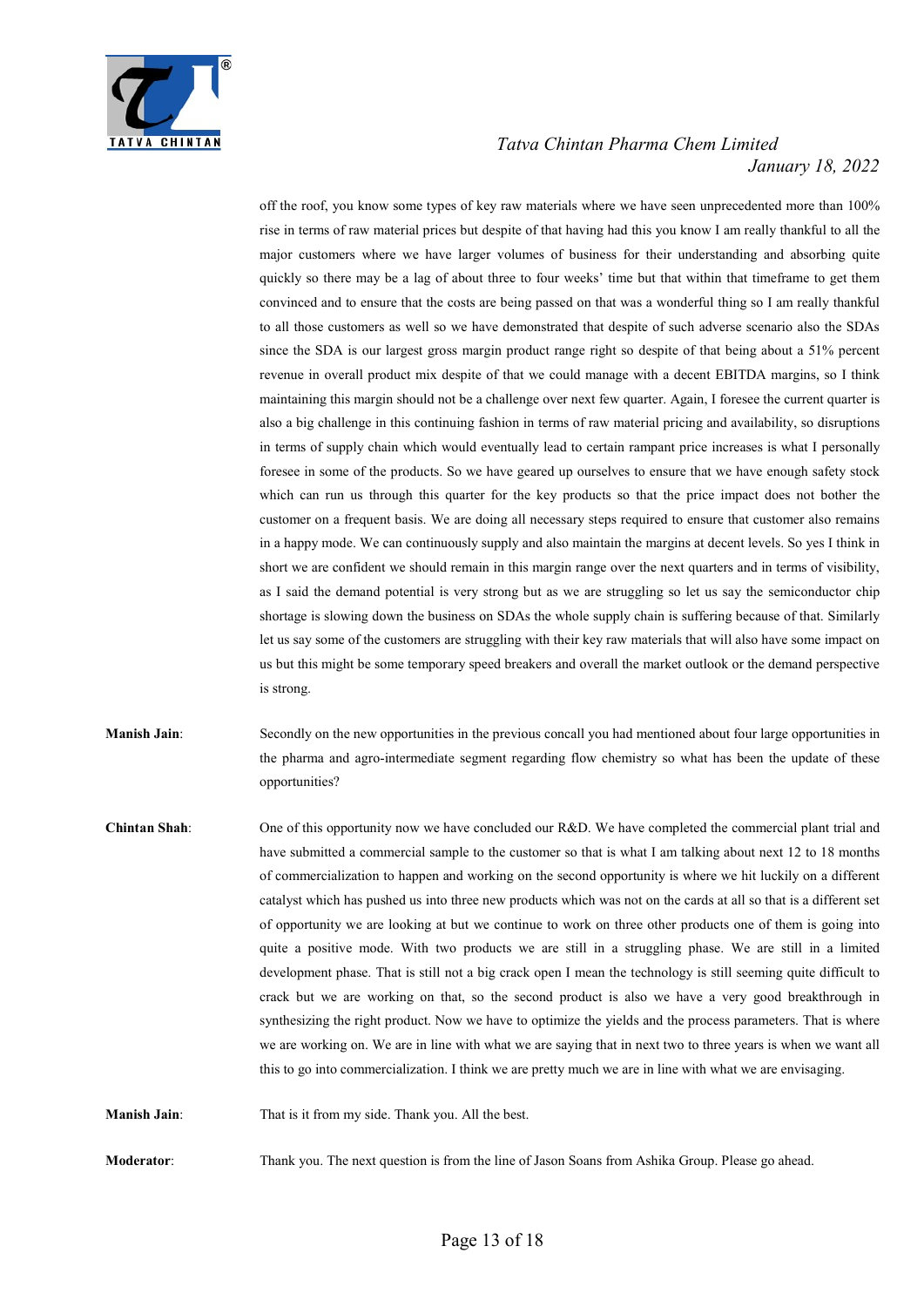

## Jason Soans: Thank you for taking my question. My one question from me was I mean obviously this SDAs and you are the number to play in the world for Zeolite so just wanted to understand so a certain portion of these SDAs must be going for the synthesis of Zeolite and which goes into basically a catalytic converter now I just wanted to understand so our offtake will be completely dependent on new demand for commercial vehicles or is there also some scope for replacement demand? Now replacement demand could probably what I would understand is only when you replace the catalytic converter or something probably then you will have replacement demand or something of that sort so could you just help me with some color on this in terms of is there some scope for us for replacement demand not only in terms of auto but also in terms of non and the other applications which is non-auto MSI applications? Chintan Shah: Typically when you say European, American countries a vehicle lifespan has 10 years and all the premium carmakers are offering their catalytic converter coming with a guarantee of 10 years so ideally speaking you know if the vehicles are operated under ideal condition then typically there should not be an opportunity in terms of recurring demand from the steel vehicle so your business grows as the applications that increases the number of vehicles being sold increases. All different areas of applications of NOx control are taken into consideration. For example, heavy duty earthmoving equipments, marine vehicles, industrial, so all these segments are still yet to begin commercialization kind of areas is this so when this kind of application set into those areas that is again going to push the demands for the NOx emission control devices, which also will push the demand further.

Jason Soans: Sure, so mostly it will depend on new vehicle demand for commercial vehicles and increasing use?

Chintan Shah: I would say 99% depends on the new vehicle demand.

- Jason Soans: New vehicle demand and more increase of usage of non-auto MSI applications, okay and just wanted to know on this electrolyte salts opportunities for your supercapacity batteries now I just wanted to know it is a small portion of a segment right now, I just wanted to know in terms of supercapacitor batteries where else can so one is this EVs where you the supercapacitors will work in conjunction or in coordination with lithium batteries and plus I think renewable energy also is an option now these are two big growth drivers for you. Are there any other applications how do you see the supercapacitor battery industry growing for you, I mean what how do you see the growth prospects for it because right now it seems to be a small area for you. So just wanted to gauge the potential of how big this can it be?
- Chintan Shah: So if you consider the renewable energy storage system it is your solar energy plants, your windmill energy plants is all who needs to store their energy to put it into the grid, eventually you will need a system where today what we are doing in India is we are generating the power and putting it directly into the grid so now there will be a day when you cannot because this will disturb the grid once your solar energy generation or windmill energy generation crosses a threshold then you cannot put power directly into the grid otherwise it will disturb the grid so then eventually you will need systems which will have to store these generated energy and then put it into the grid in a systematic way. So this is the kind of potential honestly speaking I do not have the numbers where this can grow but if you can just imagine the potential where all the solar energy or the renewable energy storage systems would be required and I think this could be a mind-boggling number.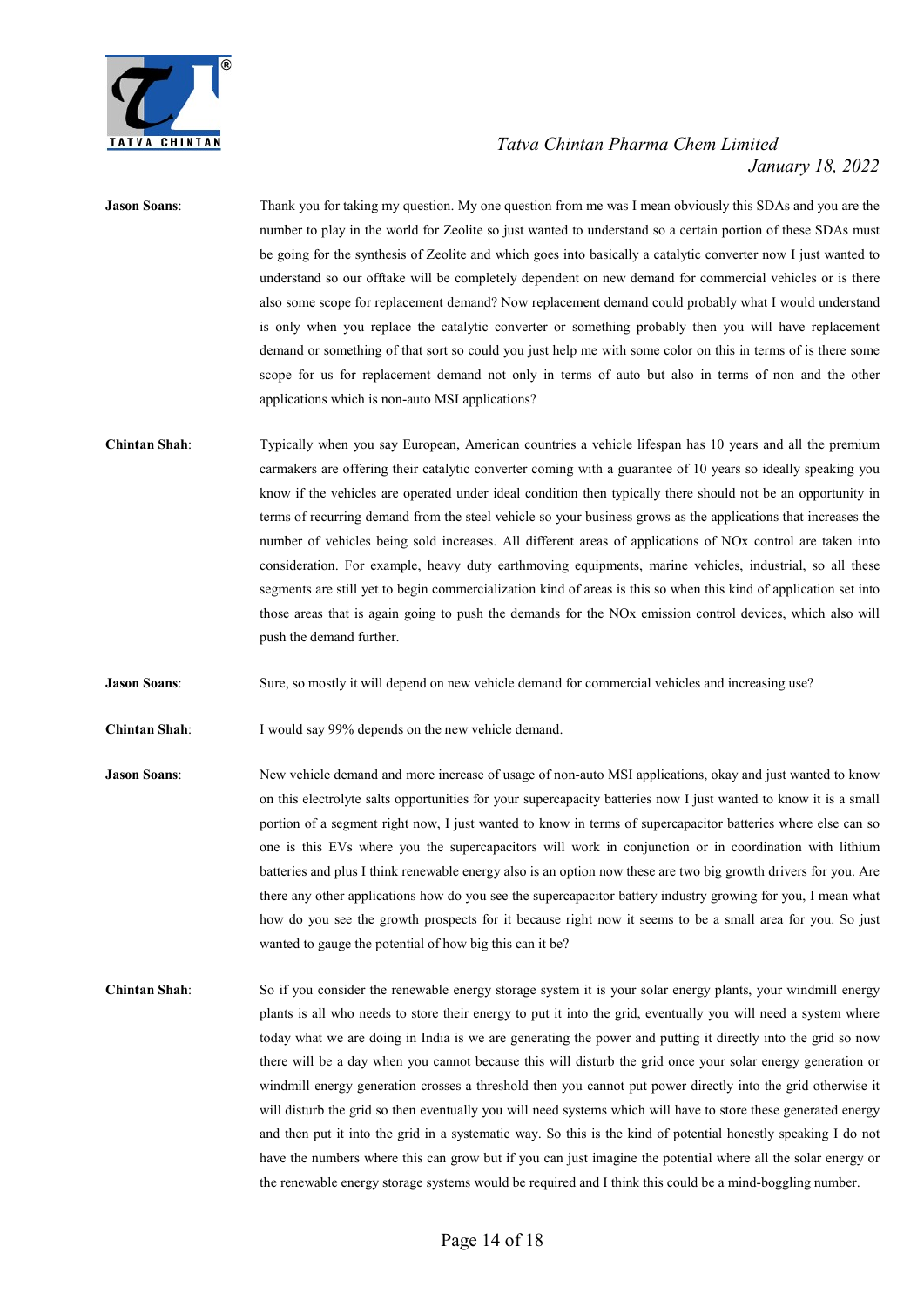

- Jason Soans: Okay so the storage of renewable energy will require supercapacity batteries in a large number and hence that will consequently positively impact demand for electrolyte salts as well, okay. Any other application you see where this can grow, I mean apart from this?
- Chintan Shah: Another commercial large application is in stabilizing your electric grids so your grids typically at times you get high voltage spikes and stuff like that so this needs to be kind of what we say line conditioning basically so you have to condition the line, stabilize the line, in terms of having uniform power within the grid so this is where also you need supercapacitors to absorb the spike of power that travels through this grid so this is another area of application where supercapacitors have now started to be used on commercial scale, grid stabilization basically.
- Jason Soans: Just one last question I would want to just as from a strategy point of view you did speak about the agrochemical intermediate which you were looking to commercialize in the next 12 to 18 months and you did allude also to a some level of a high level of purity which also is in coordination with your SDA strategy as well so are we looking from a strategic point of view to move towards such products which will have very high entry barriers and consequently give us better margins and better ROCE?
- Chintan Shah: We have two typical criteria's whether to take up a project or not so one is whether we can make it environmentally sustainable by using some alternate technology let it be electro dialysis or a continuous flow technology where your effluent generation is minimized and second criteria is because of using or synthesizing this kind of catalyst it automatically creates a space for you where your products are getting into a very high period. So, it creates an entry barrier even for the conventional chemistry guys to enter that area because achieving those kinds of purity levels automatically becomes difficult using conventional chemistry. So this is the key criteria where we see if there is a potential to have any kind of positive environmental impact and whether we can use some alternate technology to make this product these are the two criteria which predominantly we think of before accepting a project. We are not entering into any simple chemical synthetic projects as of now.
- Jason Soans: Just one last question from my side sorry to come back to the supercapacitor thing so the supercapacitor batteries are they being currently used as well in the EVs or is there more lot more scope for supercapacitor to grow everything?
- Chintan Shah: Just recently they have been started to put to use as a hybrid system in the EV vehicles okay and I forgot to mention there is another large commercial application for this supercar battery is already in our existing cars where you have this start stop function so this is which is supported by supercapacitor battery in our existing parts so this is another commercial application where supercar batteries are already being used.

Jason Soans: The start stop option in cars okay.

Chintan Shah: So earlier it started with only high-end cars now it is coming into variety of segments of cars SUVs so now a lot of new models being launched is getting that kind of a start stop function. This is purely an environmental application that is being introduced. So this can minimize or reduce your fuel consumption and also minimize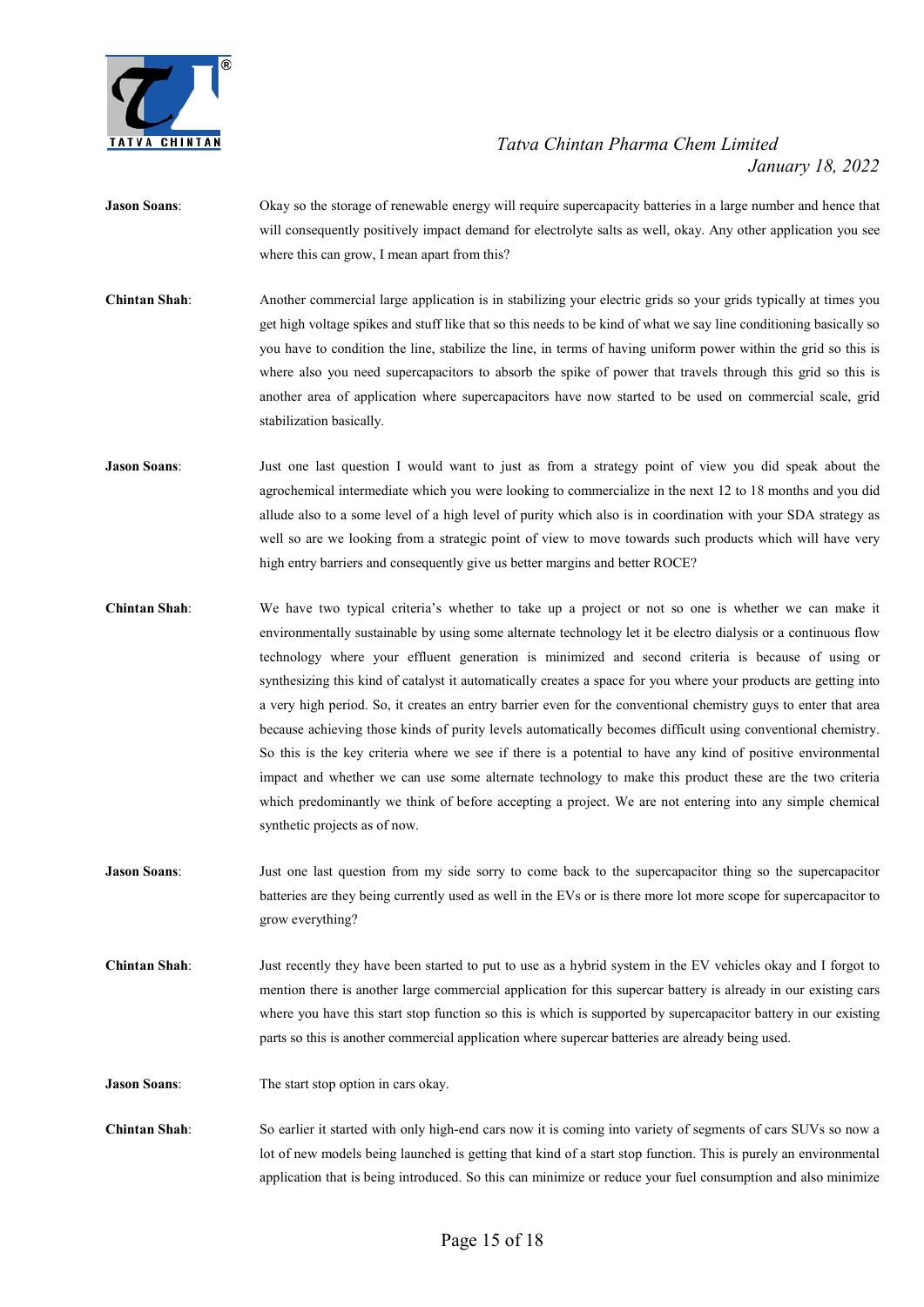

the emissions carbon footprint can be activated so this is purely an environmental application which is being put to use in the passenger cars. So this can also grow you know eventually can move into commercial vehicle space also.

Jason Soans: Thanks. That was all from my side.

Moderator: Thank you. The next question is from the line of Sabyasachi Mukherjee from Centrum PMS. Please go ahead.

Sabyasachi Mukherjee: Thanks for the opportunity. A few questions from my side; firstly you know coming to this NOx solution control is there globally any other technology that is being currently under use other than this Zeolite based technology that you are into?

Chintan Shah: Power plants use a different technology for NOx control, but this allows you to have emissions in higher levels of NOx. When you talk of automotive emission or industrial emissions now we are talking of NOx emissions below 5 PPM levels so this as of now there is no other commercial technology which can deliver this kind of NOx control so this is the only prevalent commercial technology as of now. This is called SCR, Selective Catalytic Reduction Technology.

- Sabyasachi Mukherjee: A follow-up to that is just to understand the value chain of your customers and how is that so basically you supply SDAs to I mentioned top seven players and still one more large player is yet to get on boarded you expect that too also and how the value chain happens; do they apply to the automobile OEMs or how is that the entire value chain?
- Chintan Shah: So, we are at the most primitive level where we make the SDAs using these SDAs my direct customer manufactures the Zeolite then this Zeolite is converted by other set of customers so their customers of my customers, customers they convert these Zeolite into a catalyst. Now this catalyst can either be a refining catalyst or continuous flow chemistry catalyst or it can be an automotive NOx control catalyst so then they supply to our chemical chain ends at this catalyst manufacturing right and then let us say if you top of automotive then this goes to an OEM who fabricates the catalytic converter it is a mechanical device so and then this catalytic becomes a part of your car.

Sabyasachi Mukherjee: Second question I see our exposed contribution has been on the higher side probably 70:75 to 80% historically where do you see this number probably in three to four years on an extended capacity basis?

Chintan Shah: Basically our Ankleshwar facility is on saturation level, so whatever growth we are seeing over the last two years and continue to see this growth over next few years will happen only from over the Dahej facility and our Dahej facility is located in a special economic zone so from there we are typically only focusing on export sales. So the next future potential growth whatever we are looking into is predominantly looking at export growth.

Sabyasachi Mukherjee: Just a follow-up to that so considering EV potential and EV adoption in India and government PLI scheme this in you know advanced chemistry cell and battery manufacturing and all those things so where and we also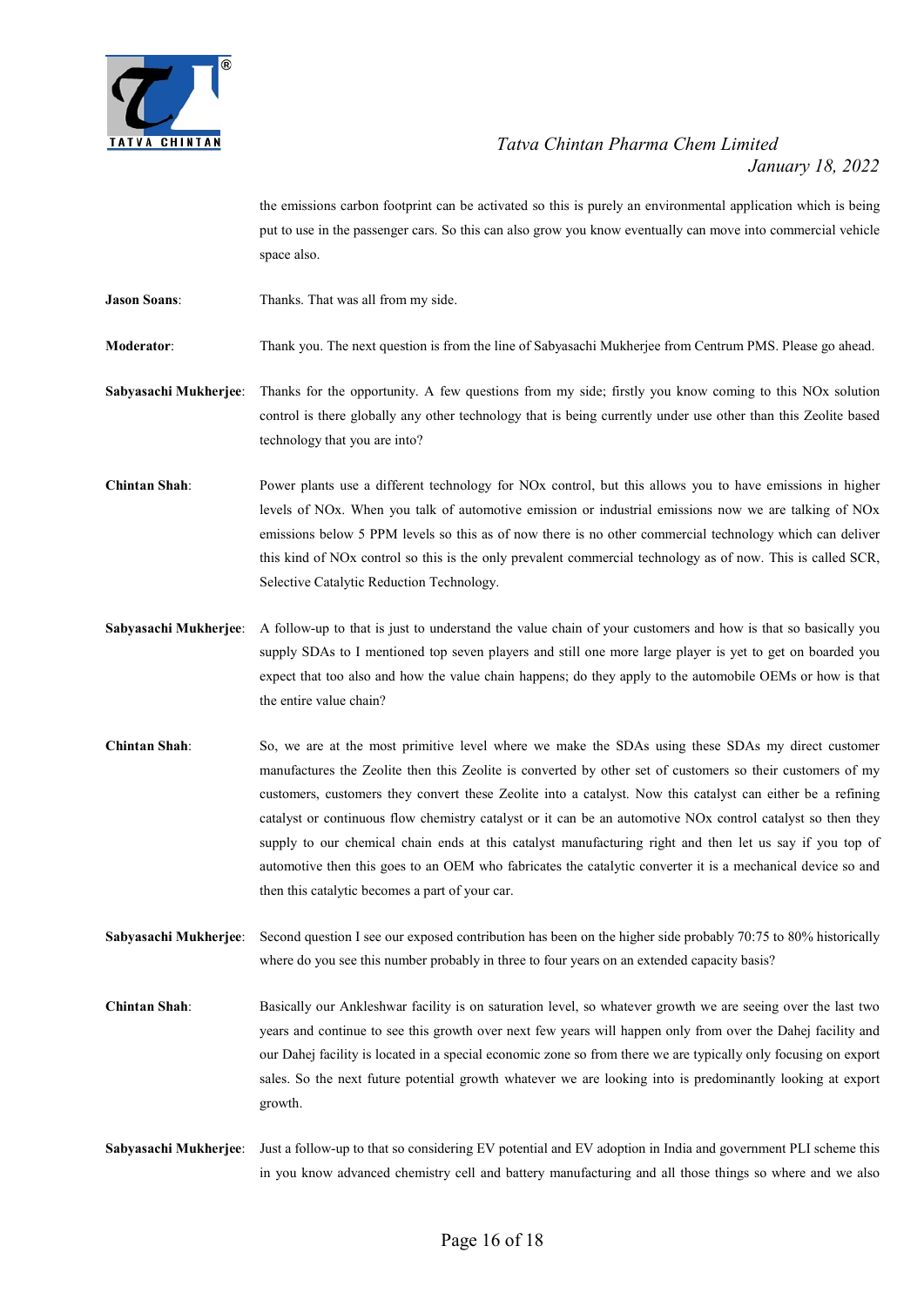

have a few players announcing capacity for electrolyte salts and solvents and many more in the ecosystem so let me see the domestic sales in terms of electrolyte salts and how the competition would affect us, will our first mover advantage in terms of you know we already have a solution in place will that be in favor of us so your thoughts into that?

Chintan Shah: So eventually yes we will see but it will still take a couple of years at least where you will see a real commercial producer, we are right now only talking of assemblies of assembling these batteries and stuff like that in India. When you talk of real production of lithium batteries still there is no one in India honestly speaking so that will still take a few years when you will see your first commercial actual producer of lithium battery happening in India. Same is the case with supercapacitors so there are announcements that have been made but most of these are in place in terms of assembling the systems rather than actually producing the system. So still our particular products would still continue to see demand only getting into exports maybe two three years down the line when we will see this kind of demand setting up in the Indian market as well still it is probably two to three years away. Considering that the Indian chemical industry and the segments where we are very predominantly active and we are also so optimistic about our industrial growth I am sure most of the whole chemical industrial segment in India is set to grow in next few years so considering that the next land which we bought recently that we have bought outside of the SEZ it is not in an SEZ. It is in a domestic territory area. So that is you know keeping in focus that beyond three years we will also need a plant which can grow with the industrial chemical demand in India itself. So that is why we have procured this piece of land which is not in a SEZ, which is outside SEZ.

Sabyasachi Mukherjee: So focus predominantly from that land would be to cater to domestic demand is that fair assumption?

- Chintan Shah: Absolutely.
- Sabyasachi Mukherjee: Thank you. That is all from my side.

Moderator: Thank you. The next question is from the line of Alisha Mahawla from Envision Capital. Please go ahead.

Alisha Mahawla: Good evening. Thank you for taking my question. I was just asking with respect to your EBITDA margin as you were mentioning earlier in the call that the 24% 25% kind of numbers would be sustainable but with Dahej facility coming on stream and like you said with newer client on-boarding for electrolyte salts and the growth expected PASC are we expecting say in a three-to-five-year period these margins to maybe shift upwards or is this about sustainable basis, just wanted to get some color on that?

Chintan Shah: See with continuous flow chemistry product getting into commercialization there are definite chances for these margins to get into an upward movement but still I would say you know a fair estimate is any industrial product which goes into a larger volume would only sustain commercialization if your margins are on realistic level. So the customer also understands what he is buying and what would be a potential cost to manufacture that product. So typically I would say in realistic term 23%, 27% margin range is what would make you a commercial success. See ultimately we are talking of selling larger volume product into the market then to make it a commercial success the margins also need to be in a realistic zone. I would i would say that you